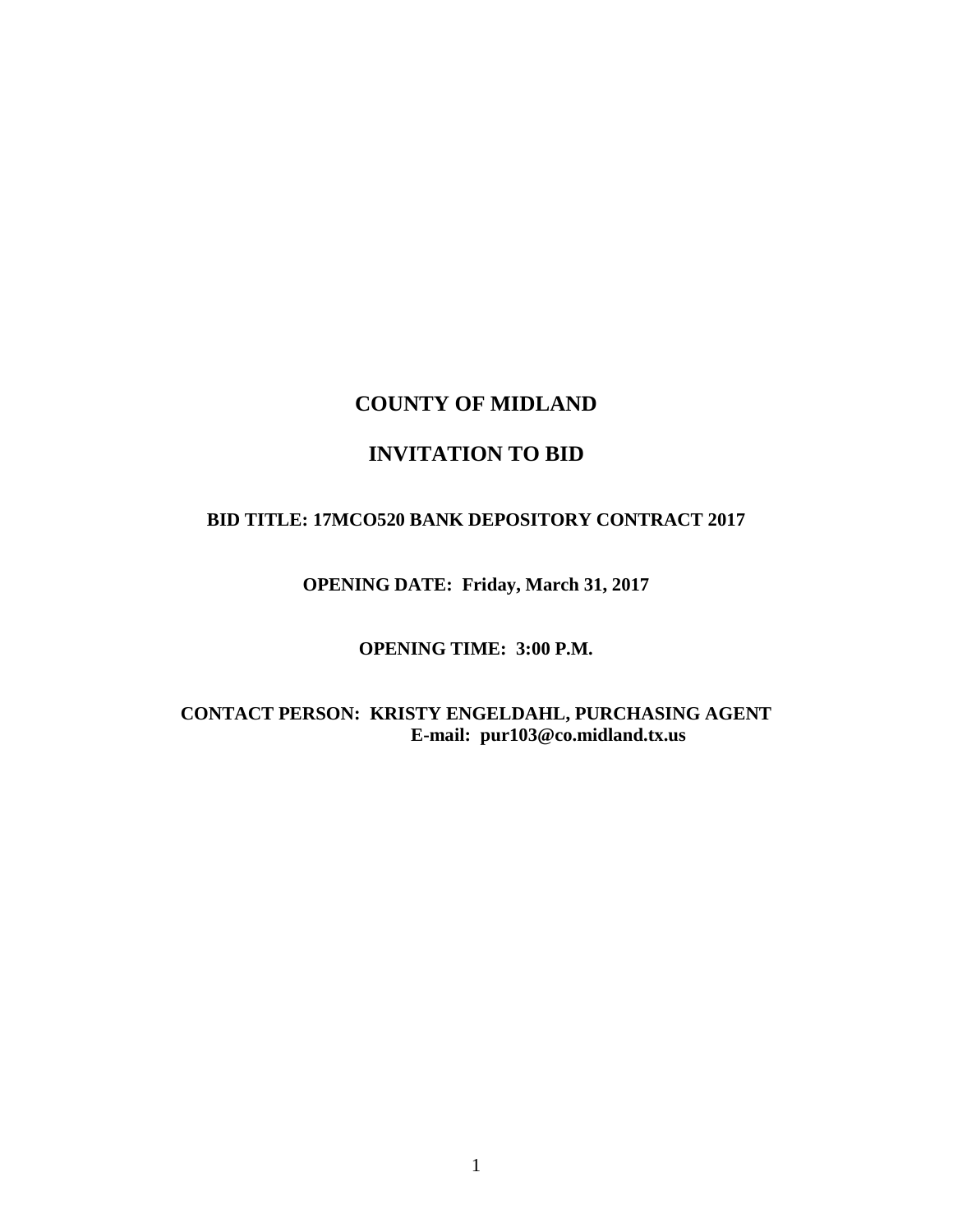**The Midland County Commissioners' Court is soliciting bids for furnishing services associated with bank depository's set forth in this Invitation to Bid.**

**PUBLIC OPENING:** All bids must be received in the Midland County Purchasing Department, Midland County Courthouse 500 N Loraine Suite 1101, Midland, Texas 79701, on or before three o'clock p.m. (3:00 p.m.), Friday, March 31, 2017. Public Opening of the bids will be in the Purchasing Department Conference Room, Midland County Courthouse, 500 N Loraine Suite 1101, Midland, Texas 79701, at three o'clock p.m. (3:00 p.m.), Friday, March 31, 2017.

**SUBMISSION LOCATION:** All bids which are mailed, shipped, delivered, etc. should be addressed as follows:

> **Midland County Purchasing Department** Attention: Kristy Engeldahl, Purchasing Agent 500 N Loraine, Suite 1101 Midland, Texas 79701

**BID DOCUMENTS: All bids must be in sealed envelopes clearly marked with Bid Title and Number. Completed Bids must contain one (1) original, two (2) copies, and an electronic copy on a USB drive. The Original Bid must be clearly marked "ORIGINAL" and contain all original signatures.**

**RESERVATION OF RIGHT TO REJECT:** The Midland County Commissioners' Court reserves the right to reject in whole or in part any or all bids, waive minor technicalities, and award the bid to the most qualified bidder. The bidder selected will be the qualified bidder or applicant that offers the most favorable terms and conditions for the handling of the county funds per Texas Local Government Code 116.024 (a)(3).

**LATE BIDS:** Late bids will be returned to the Bidder unopened. **Midland County will not be responsible for un-marked, or improperly marked bids or bids delivered to the wrong location.**

**WITHDRAWAL AND ALTERING BIDS:** Bids may be withdrawn at any time prior to the official opening. Alterations made before opening time must be initialed by the Bidder to guarantee authenticity. After the official opening, bids may not be amended, altered, or withdrawn without the recommendation of the Purchasing Agent, County Treasurer and the approval of the Midland County Commissioners' Court. All bids become the property of Midland County and will not be returned to the Bidder.

**TAX EXEMPTIONS:** Midland County is exempt from Federal excise and sales tax; therefore, tax must not be included in this bid. Tax exemption certificates are available on request.

**OFFERING OF BID PRICES:** The undersigned agrees, if this bid is accepted, to furnish any and all items upon which prices are offered, at the price(s) and upon the terms and conditions contained in the Invitation to Bid. The period of acceptance of this bid will be sixty (60) calendar days unless the Bidder notes a different period.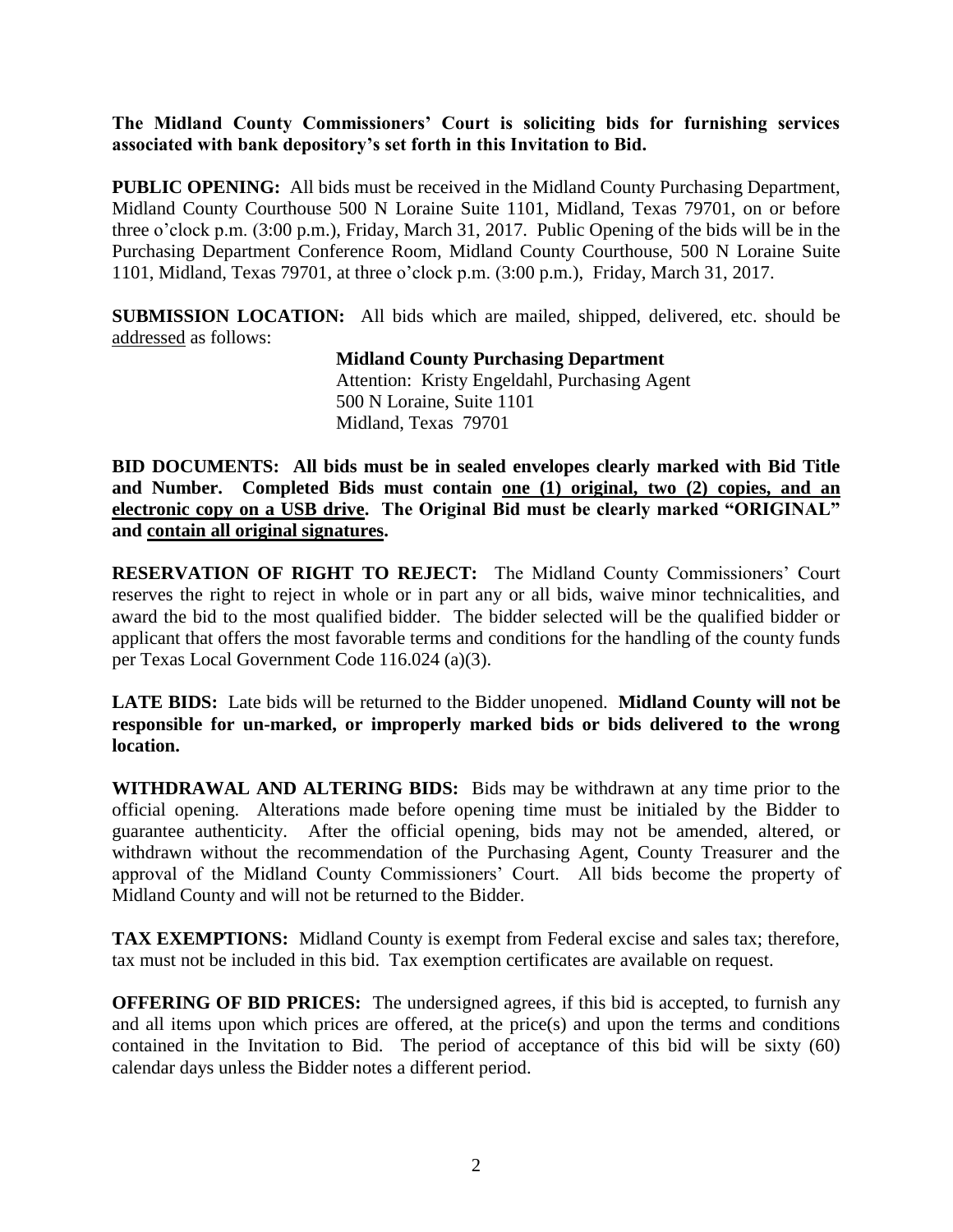**Banking services not detailed on the worksheet will be provided at no cost, or at a cost mutually agreed upon between the County and the Bank.**

**SUBMISSION OF THE WORKSHEETS:** Bids must be submitted on the attached Bid Worksheet. All Bids **MUST** be submitted using the **EXACT** format provided for by this document. Please make a clear distinction between the Invitation to Bid's language and the Bank's response.

**NONCONFORMING BIDS:** Any bids not conforming to the specifications shall be rejected. It will be the responsibility of the bidder to conform to the specifications unless deviations have been specifically cited by the vendor and acceptance made on the basis of the exception.

**Services, documents, supplies, and equipment pertaining to this contract shall be F.O.B. inside delivery to:**

> **Midland County Treasurer ATTN: Mitzi Baker 2110 North A Street, Room 167 Midland, Texas 79705**

**HOURS OF OPERATION:** Hours of delivery/service shall be between 8:00 a.m. and 5:00 p.m., Monday through Friday, unless otherwise stipulated.

**BILLING:** Invoices shall be sent directly to Midland County Treasurer, 2110 North A Street, Room 167, Midland, Texas, 79705. Payments will be processed within 30 days after receipt of the invoice or items, whichever is later.

**ACCEPTANCE AND RIGHT TO INSPECT:** Payment shall not constitute an acceptance of the item(s) bid nor impair the County's right to inspect any of its remedies.

**FIRM RATES:** All fees are to be firm for the life of the contract. Interest rates are subject to the re-negotiation clause, Texas Local Government Code 116.021.

**UNIT PRICE:** Bids should be unit priced using the Bid Worksheet form included with this bid. Purchases will be made on a cash basis. In case the unit price of an item differs from the extended price for the quantity bid, the unit price shall govern.

**QUANTITIES QUOTED ON BID SHEET:** Quantities indicated on the Bid Worksheet are estimates based upon the best available information. The County reserves the right to increase or decrease the quantities to meet its actual need without any adjustments in the bid price.

**BID PRICES NO HIGHER THAN CUSTOMARY PRICES:** The price to be paid by the County shall be that contained in the Bid Worksheet, which the Bidder warrants to be no higher than Bidder's current prices on orders by others for products of the kind and specification covered by this agreement for similar quantities under similar or like conditions and methods of purchase.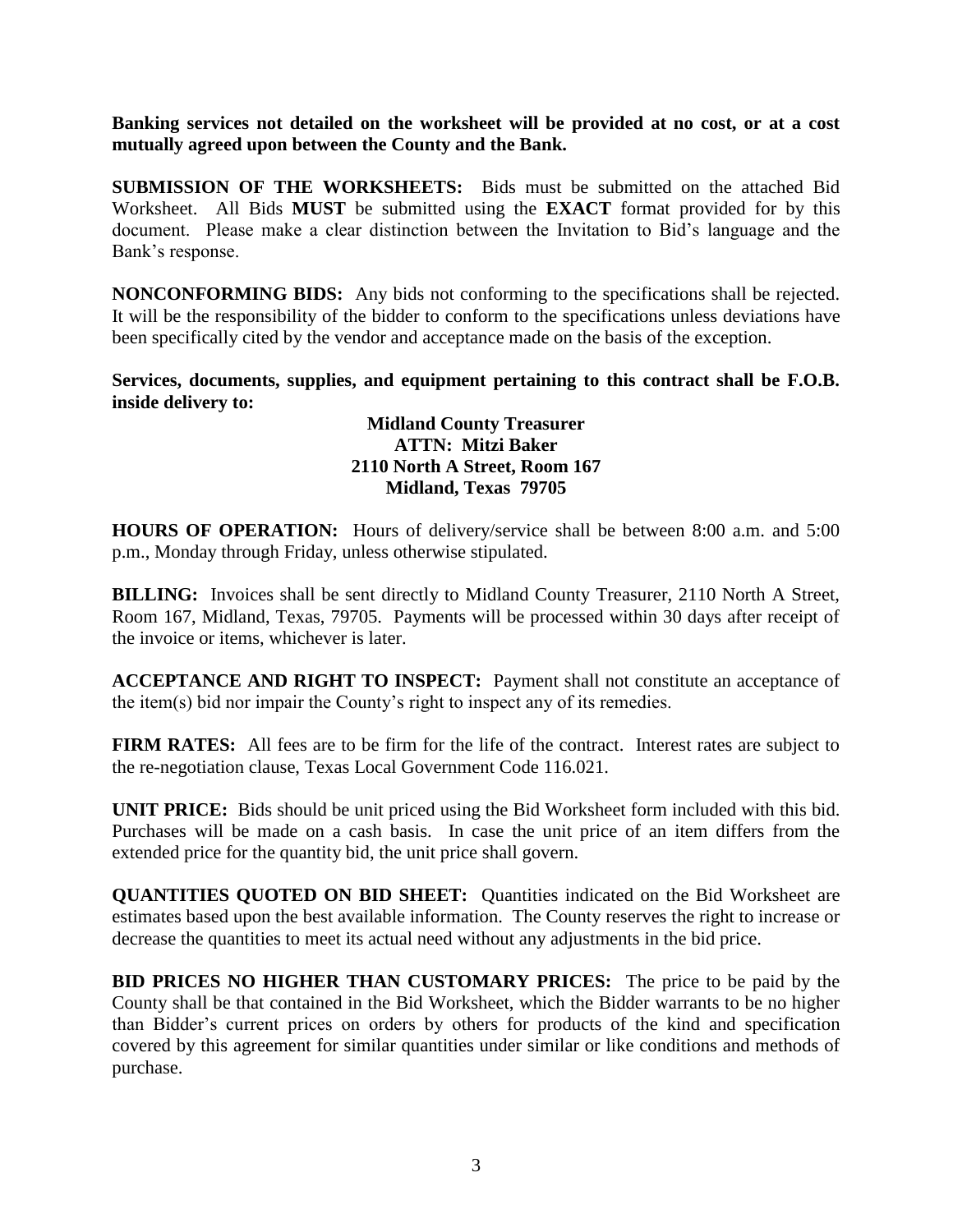**CONTRACT AWARD:** This proposal along with worksheets, submitted documents, and any negotiations, when properly accepted and awarded by Midland County Commissioners' Court, shall constitute a contract equally binding between the successful offer and Midland County.

**SPECIAL NOTATION:** A comparative performance evaluation may be required to assist in the determination of overall efficiency of similar units. This may include, but is not limited to, samples of supplies or field test of equipment.

**EVALUATION PROCESS – DEPOSITORY BANK –** Midland County will award the Depository Bank contract based on, but not limited to, the following criteria:

- 1) Bank's financial position.
- 2) Bank's ability to pledge adequate securities against County funds.
- 3) Experience in providing depository services requested in bid to similar accounts.
- 4) Net rate of return on County funds.
- 5) Ability to meet service requirements.
- 6) Cost of services.
- 7) Cash management products available that will enhance the County's banking procedures.
- 8) Previously related experience with Midland County.

**EVALUATION PROCESS – SUBDEPOSITORY BANK(S) –** Midland County will award the Subdepository Bank(s) contract(s) based on, but not limited to, the following criteria:

- 1) Ability to meet service requirements.
- 2) Cost of Services
- 3) Net rate of return on County funds.
- 4) Bank's ability to pledge adequate securities against County funds.
- 5) Previously related experience with Midland County

**EVALUATION METHOD:** Midland County reserves the right to select evaluation methods deemed most appropriate. Each bid will be evaluated on a case-by-case basis, regardless of any previous evaluation method.

**INSURANCE REQUIREMENTS:** The awarded Vendor will maintain such insurance as will protect the Vendor and the County from claims under the Workers' Compensation Acts, and any amendments thereof, and from any other claims for damages from personal injury, including death, which may arise from operations under this agreement, whether such operations be by themselves or by any sub-Contractor, or anyone directly or indirectly employed by either of them. Current Certificate of such insurance shall be furnished to Midland County and shall show all applicable coverage(s).

## **Other insurance requirements are:**

-General Liability with a \$1,000,000 per occurrence limit and \$2,000,000 general aggregate. -Commercial Automobile Liability with a limit of no less than \$1,000,000. The coverage will also extend liability to hired and non-owned autos.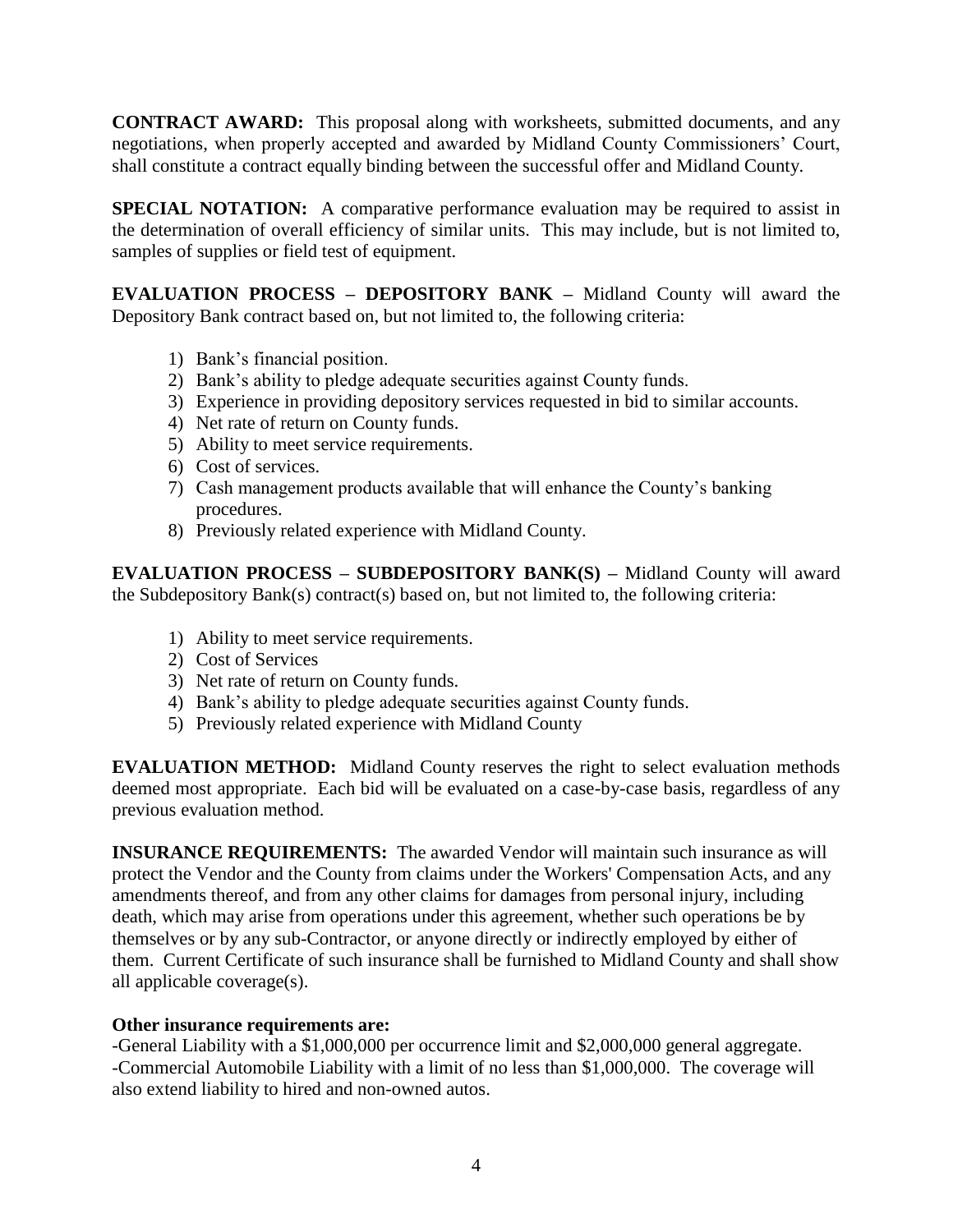-Workers' Compensation with limit of \$1,000,000 for Employers Liability. -Data breach/cyber liability in an amount of no less than a \$2,000,000 aggregate limit. -We also require a minimum umbrella (or follow form excess policy covering over general liability, auto liability and workers compensation) of no less than \$2,000,000.

Midland County will require the selected Vendor to name Midland County as an additional for both the general liability and auto liability. A waiver of subrogation in favor of the County is required for the workers compensation. If the additional insured status or waiver of subrogation are not blanket, please send a copy of the actual endorsements prior to commencement of any work.

Midland County will require the selected Vendor to name Midland County as an additional insured and provide a waiver of subrogation prior to making a contract. All insurance must be placed through an insurance carrier licensed to operate in Texas and have an AM Best Rating greater than A-VI.

**PROPRIETARY PRODUCT:** Whenever an article or material is defined by describing a proprietary product or by using the name of a manufacturer, the term "or equal" if not inserted shall be implied.

**TITLE AND RISK OF LOSS:** Title and Risk of Loss of goods, supplies, equipment, or services shall not pass to Midland County until Midland County actually received and takes possession of the goods, supplies, equipment, or services at the point(s) of delivery.

**CONTINUING NON-PERFORMANCE:** Continuing non-performance of the vendor in the terms of this Contract shall be a basis for the termination of the contract by the County. Midland County shall not pay for services, equipment, or supplies that are unsatisfactory. Vendors will be given a reasonable opportunity before termination to correct deficiencies. This, however, shall in no way be construed as negating the basis for termination for non-performance.

**TERMINATION OF AGREEMENT:** Either party upon one hundred twenty (120) days written notice prior to cancellation may terminate The Contract.

**CLAIMS, SUITS, CAUSES OF ACTION:** Contractor shall provide the defense for and indemnify and hold harmless Midland County from all claims, suits, causes or action, and liability arising out of the execution of this contract or in connection with Contractor's use of the premises thereunder.

**WARRANTIES:** The Bidder agrees that the goods, equipment, supplies, or services furnished under this contract shall be covered by the most favorable commercial warranties offered by the Bidder to any customer for such goods, equipment, supplies, or services. The Bidder shall not limit or exclude any express, written, or implied warranties and any attempt to do so shall render this contract voidable at the option of Midland County. The Bidder warrants that the product sold to the County shall conform to the standards promulgated by the U.S. Department of Labor under the Occupational Safety and Health Act of 1970.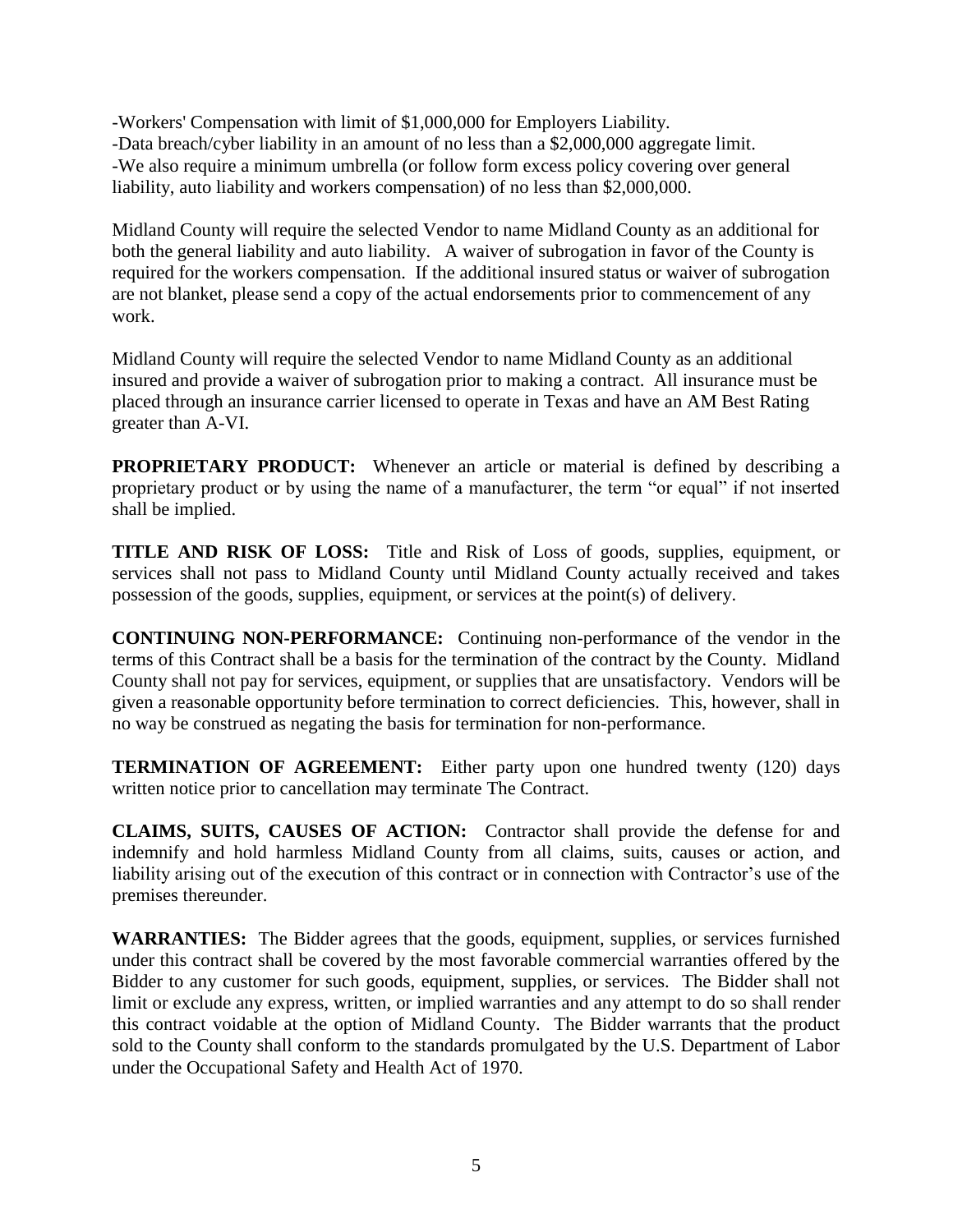**REFERENCES:** Attach a list of references of current Public Fund users that utilize Cash Management Products similar to those requested in the bid worksheet. Failure to do so may render the bid unresponsive. (Not required of Subdepository Bidders.)

## **VENUE:**

It is hereby agreed that the contract will be made in Midland, Midland County, Texas, and any dispute arising as a result of it shall be governed by the laws of the State of Texas for the purpose of any law suit, and the parties agree that such lawsuit shall be brought in Midland County, Texas.

### **LAW GOVERNING:**

The parties under contract shall be subject to all Federal laws and regulations, and all rules and regulations of the State of Texas. The laws of the State of Texas shall govern the interpretation and application of the contract; regardless of where any disagreement over its terms should arise or any case of action arise.

#### **ASSIGNMENT:**

The Contractor shall not sell, assign transfer or convey this contract in whole or in part, without the prior written consent of the County.

### **BUSINESS CHANGE DISCLOSURE:**

The Vendor shall immediately disclose any knowledge of a business change (i.e., name change, change in ownership, etc.) that will take place during the duration of this contract. If during the RFP process, at any time before selection, if the company is sold or negotiating to be sold, vendor must disclose immediately upon knowledge of such sell.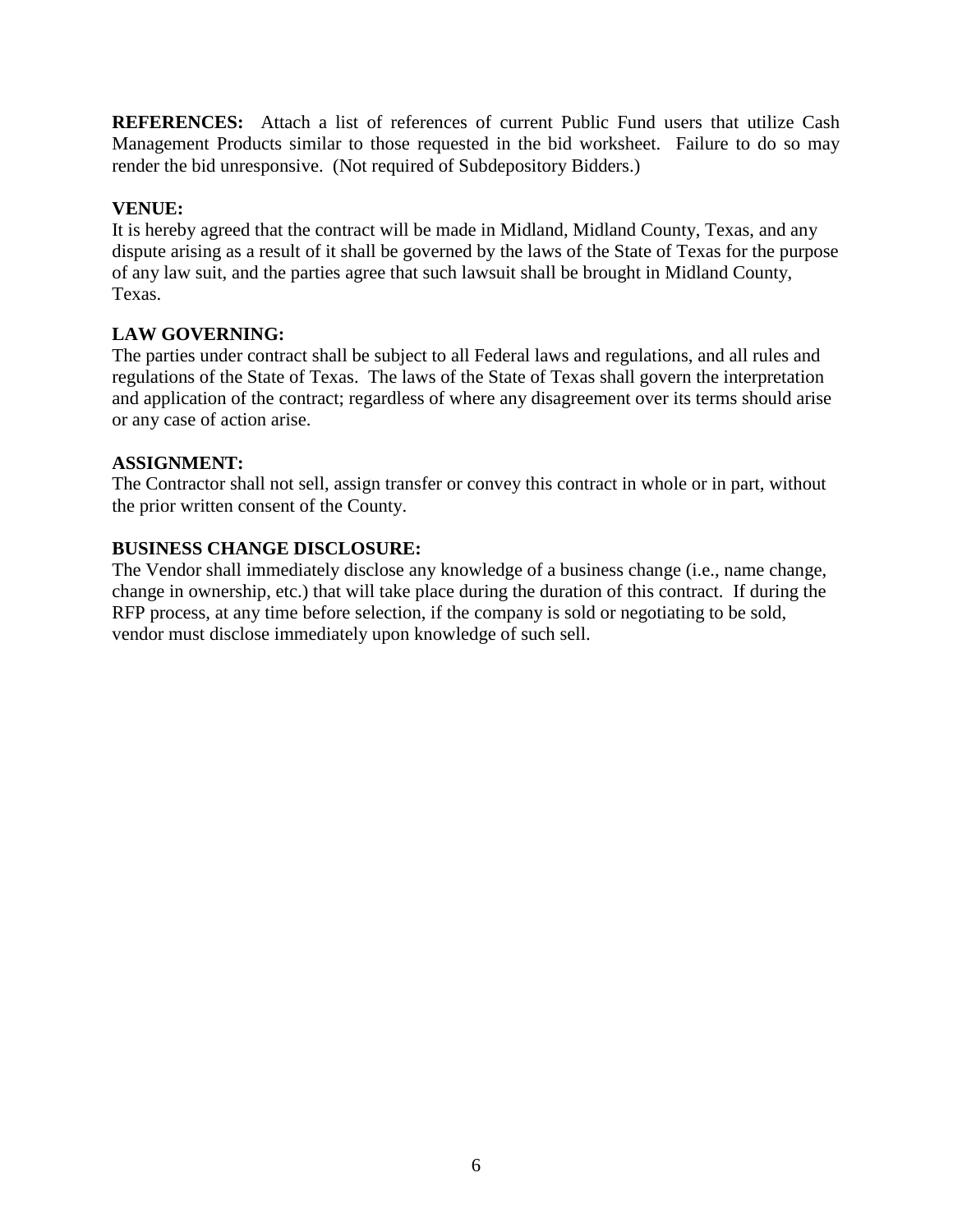## **SPECIFICATIONS BID TITLE: 17MCO520 BANK DEPOSITORY CONTRACT 2017**

### **NOTICE:**

#### **The selection of County Depositories and the terms of depository contracts are governed by Texas Local Government Code Chapter 116, Chapter 117 and Chapter 131**

#### **GENERAL SPECIFICATIONS:**

- **1.1 SCOPE OF THE CONTRACT –** It is the intent of the Midland County Commissioners' Court to contract with banks desiring to be designated as the Midland County Depository Bank or a Midland County Subdepository Bank. The Contract will include Midland County Public Monies, the Trust Funds held by the County Clerk, the Registry Funds held by the District Clerk, and State Funds collected by the Tax Assessor/Collector.
- **1.2 RESPONSE REQUIRED FOR EACH SECTION AND SUBSECTION –** Each and every section and subsection of the Invitation to Bid requires a response from the Bank Depository applicants. Banks submitting a bid to become a Subdepository Bank should complete only the sections applicable to a banking relationship as Subdepository Bank. Responses should be carefully considered. Applicants must format responses in the same sequence as the Invitation to Bid. Where totally appropriate, responses may consist of phrases such as "understood", "agreed", "no exception", or "not applicable".
- **1.3 MINOR EXCEPTIONS –** Minor exceptions, conditions, or qualifications to the provisions of the County's specifications must be clearly identified as such, with the reasons therefore.
- **1.4 QUESTIONS AND CLARIFICATIONS –** Any questions or requests for clarifications should be submitted by e-mail to:

Mitzi Baker, County Treasurer E-mail: [mitzi\\_baker@co.midland.tx.us](mailto:mitzi_baker@co.midland.tx.us)

## **AND**

Kristy Engeldahl, Purchasing Agent E-mail: [pur103@co.midland.tx.us](mailto:pur103@co.midland.tx.us)

A written response will be e-mailed to all banks who have received the Invitation to Bid.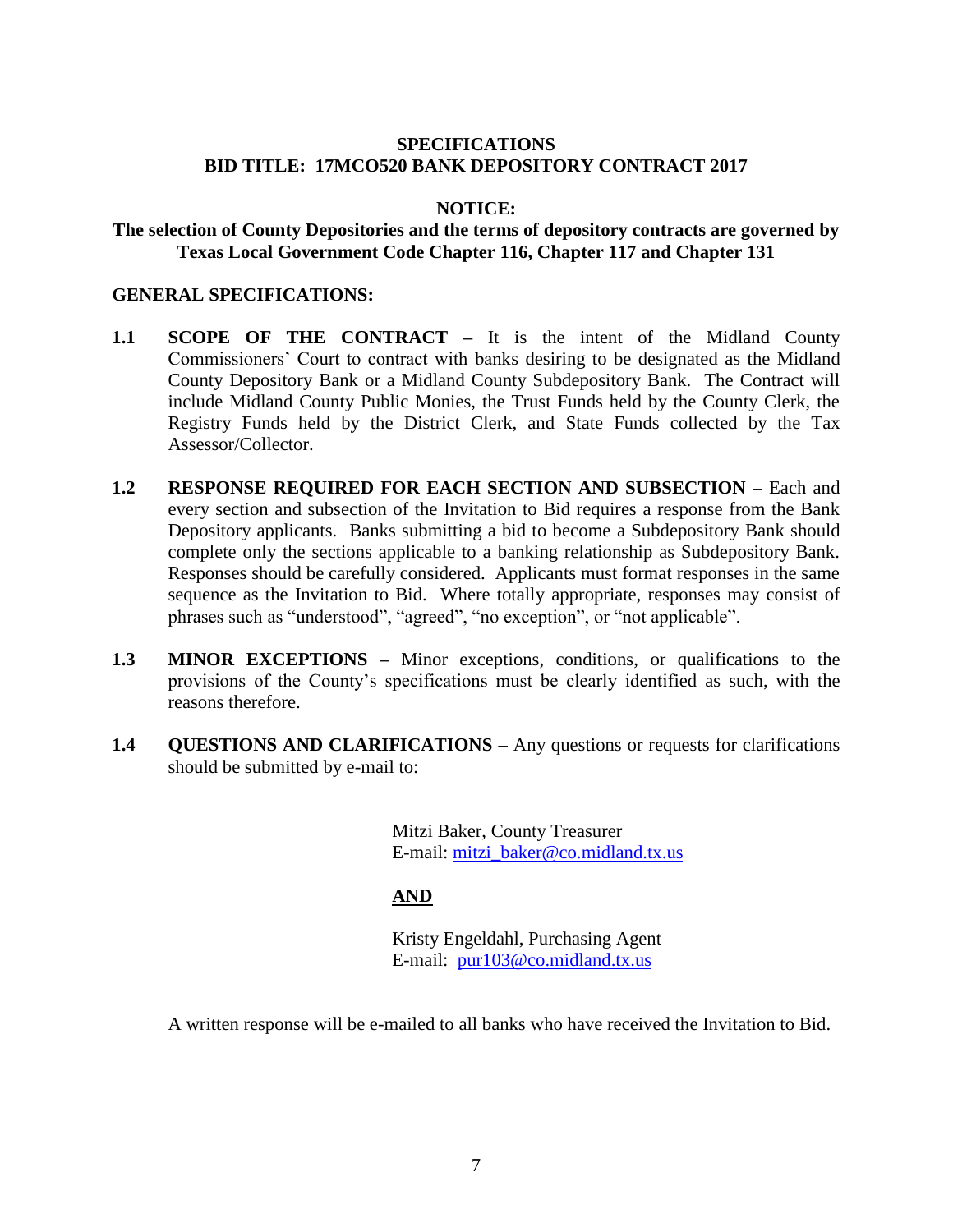## **CONTRACTURAL REQUIREMENTS:**

- **2.1 TWO TYPES OF BANKING RELATIONSHIPS –** The following specifications provide for two types of banking relationships: 1) The Depository Bank will handle daily banking services including, but not limited to, checking accounts, other types of interestbearing accounts, no interest-bearing accounts and time deposits; 2) Subdepository Banks will be authorized to handle checking accounts, other types of interest-bearing accounts, non-interest bearing accounts, and time deposits, not to exceed the Federal Deposit Insurance Corporation's limit per account.
- **2.2 COMPLIANCE WITH STATUTES –** By returning the Bid Worksheet, Bank acknowledges that it understands the Revised Civil Statutes of Texas, Article 2544. et seq. of the Revised Civil Statutes of Texas as revised by Texas Local Government Code, Chapter 116.001 through 116.160, Chapter 117.001 through 117.058 and Article 2547 a,b,c; and Article 2558a et seq. that pertain to the managing and safekeeping of county funds, including but not limited to those specified, and will comply with those statutes. In this document the statutes will be referred to as the "Code".
- **2.3 BANK AFFILIATION -** Each bank must be a member of the Federal Reserve System and the Federal Deposit Insurance Corporation. A bidder must be a Federal or Texas chartered bank doing business in and having a full service facility within Midland County, Texas. State chartered banks **MUST** be able to perform **ALL** services required by this Invitation to Bid for either the Depository Bank and/or the Subdepository Banks.

State chartered banks who are submitting a bid **must** be a member of the Federal Deposit Insurance Corporation.

- **2.4 DURATION –** The contract will be effective for a period of four (4) years. (June 1, 2017 to May 31, 2021). If a time deposit maturity extends beyond the expiration date of the depository contract, the issuer will pledge sufficient securities allowed by law for public funds to Midland County for the duration of the time deposit.
- **2.5 RENEGOTIATIONS –** Section 116.021 of the Code specifies in part that:

(a) On expiration of a contract under this section, the contract may be renewed for two years under terms negotiated by the commissioner's court.

(b) If the contract is for a four-year term, the contract shall allow the county to establish, on the basis of negotiations with the bank, new interest rates and financial terms of the contract that will take effect during the final two years of the four-year contract.

(c) On the renewal of a contract, the county may negotiate new interest rates and terms with the bank for the next two years in the same way and subject to the same conditions as provided by Subsection (b)

2.6 **BANK BUY OUT** – Midland County reserves the right to rebid for depository services within six (6) months of a bank buy out if not satisfied with the new banks service.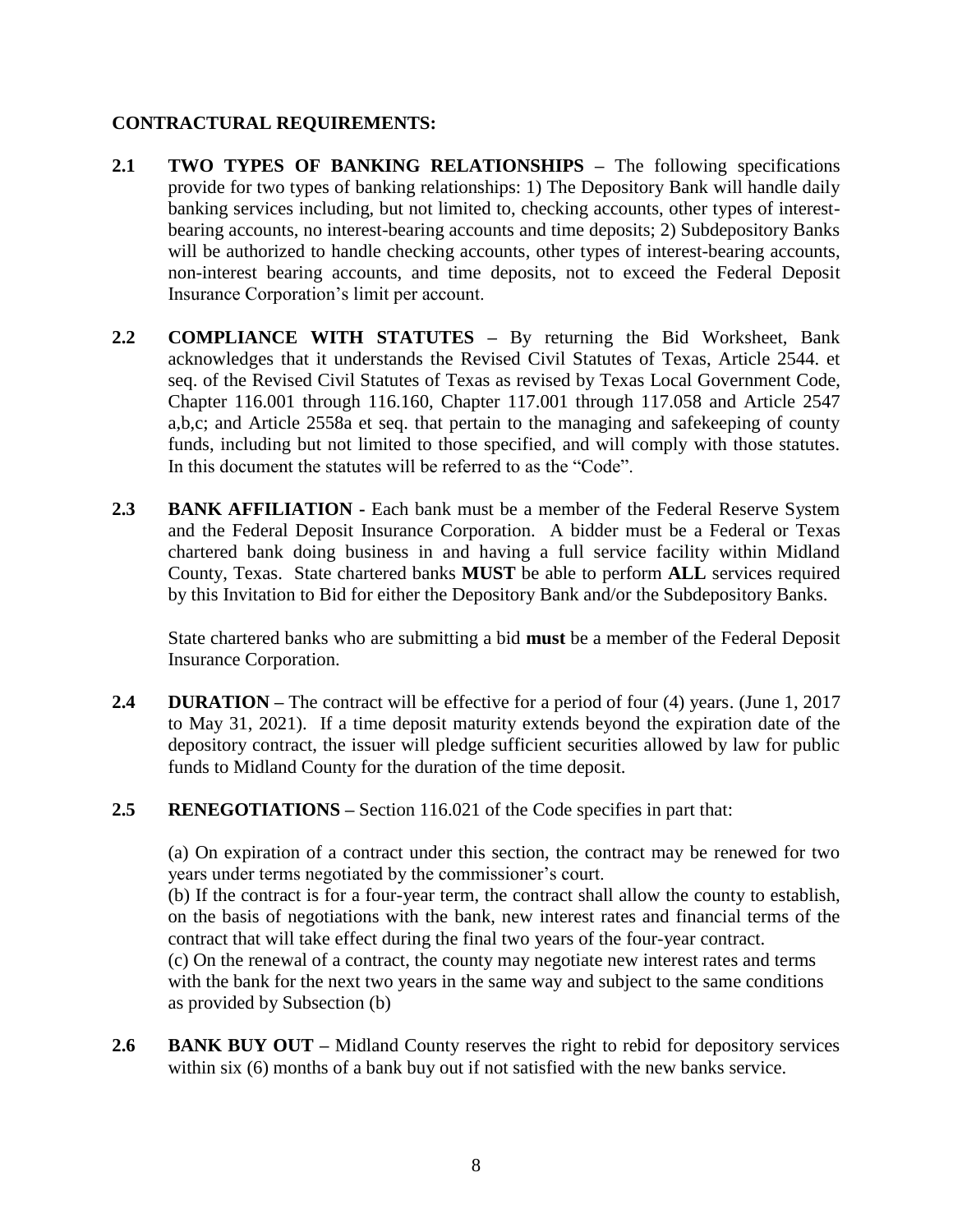- **2.7 INVESTMENTS MADE OUTSIDE DEPOSITORY BANKS –** Midland County reserves the right to make investments outside the Depository Bank and Subdepository Banks in accordance with the Laws of the State of Texas, as a result of court order, and the Investment Policy of Midland County. All investment purchases shall be made on a delivery versus payment basis.
- **2.8 SUBMITTING FINANCIAL STATEMENTS –** Banks wishing to be designated as the Depository Bank or a Subdepository Bank will include as part of the Bid **one (1) copy** of:
	- (1) The amount of the Bank's paid-up capital stock and permanent surplus.
	- (2) The Bank's last two (2) quarterly Uniform Bank Performance Reports.
	- (3) The Bank's last two (2) Call Reports.
	- (4) The Bank's Annual Financial Reports for the past two (2) years.

The successful applicant shall continue, during the term of the depository contract, to furnish the County Treasurer updated issues of the annual financial reports upon request.

- **2.9 GOOD FAITH GUARANTEE –** A Bank desiring to be the Depository Bank must submit with the Bid Worksheet a certified check or a cashier's check in the amount of **\$455,675.56** (one-half percent of the County's revenue for the preceding year, per Texas Local Government Code Section 116.023 (b)(2), and one-half of one percent of the average daily balance of the Registry/Trust funds held by the County and District Clerk during the preceding calendar year, per Texas Local Government Code Section 117.021 (d)), payable to Midland County as a good faith guarantee on the part of the applicant that if accepted as a county depository it will execute the bond required under this chapter. **The check will be held by the County Treasurer until a Depository Bank is selected and security has been pledged, (fifteen (15) days)**.
- **2.10 LIQUIDATED DAMAGES FOR NOT PROVIDING SECURITY –** As stated in Texas Local Government Code Section 116.023 (c):

"If a bank is selected as a depository and does not provide the bond, the county shall retain the amount of the check (Section 2.9 Good Faith Guarantee) as liquidated damages."

A new depository shall then be selected.

**2.11 "GOOD FAITH GUARANTEE" NOT APPLICABLE TO SUBDEPOSITORY BANKS –** The Code does not require a Bank desiring to be designated as a Subdepository bank to submit the above funds described under "Good Faith Guarantee".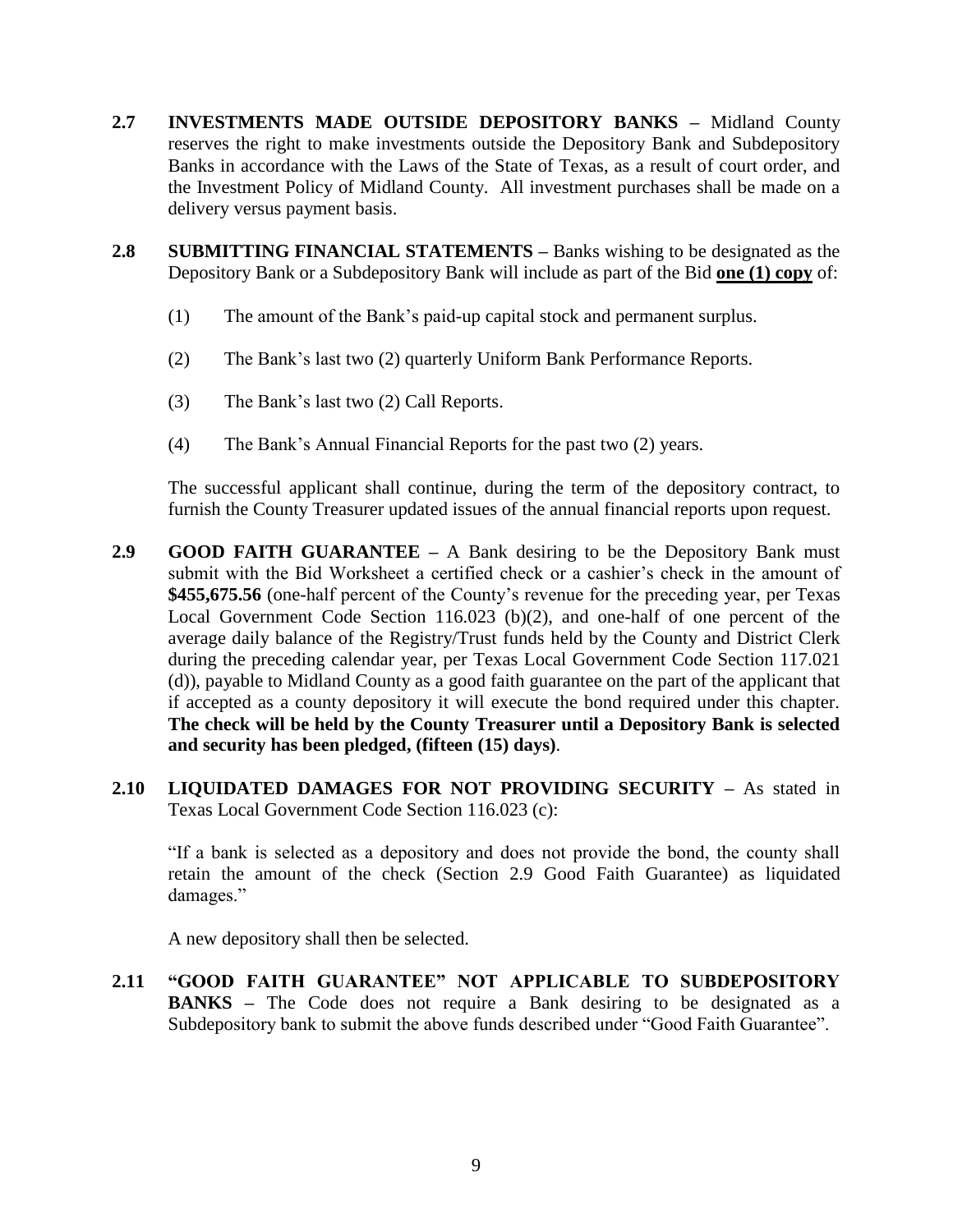**2.12 SECURITY –** Within fifteen (15) days after the selection of the depository the selected Bank shall qualify as provided by law. The County will accept Surety Bonds and/or a Securities Pledge Contract provided for under Texas Local Government Code Chapter 116, as the method of securing the funds of the County. The bank selected as depository will execute within the time prescribed by law a security pledge contract accompanied by securities as hereinafter specified, and/or a bond issued and executed by a solvent surety company or companies authorized to do business in the State of Texas or both such securities pledge contract and bond.

To compensate for increases or decreases in County deposits and fluctuations of market value of pledged collateral, the minimum market value of collateral will be **110%** of county deposits.

Pledged securities shall be the kind prescribed by law under Texas Local Government Code Chapter 116, and must be acceptable to Midland County. The following securities are acceptable to Midland County:

- 1. U.S. Treasury Notes
- 2. U.S. Treasury Bills
- 3. Federal Farm Credit Banks Notes and Bonds
- 4. Federal Home Loan Banks Notes and Bonds
- 5. Federal National Mortgage Association Notes and Bonds
- 6. Federal Home Loan Mortgage Corporation Notes and Bonds
- 7. State of Texas Bonds
- 8. Bonds of City, County and Independent School districts located in Texas with a Moody's rating of AAA or better or a Standard and Poor's rating of AAA or better.
- 9. Government National Mortgage Association Certificates

**Adjustable rate mortgages (ARMs) and Collateralized Mortgage Obligations (CMOs) will not be acceptable.** The bank must be the true and legal owner of all securities, which will be pledged to the County. The securities must be free and clear of all liens, claims, or pledged for other purposes. The County will not accept any security acquired by the bank under a repurchase agreement. The securities will be deposited with the Federal Reserve Bank of Dallas without expense to the County under an appropriate contract to be drawn to the provisions of Texas Local Government Code Chapter 116 and amendments in accordance with the application, if approved.

**2.13 COLLATERAL MANAGEMENT –** The Depository Bank must include, as part of the Bid, a statement as to how the bank intends to ensure, on a daily basis, that sufficient collateral is pledged to protect covered accounts. Also a detailed monthly collateral report is required. The report shall contain security descriptions, par value/current face and current market value.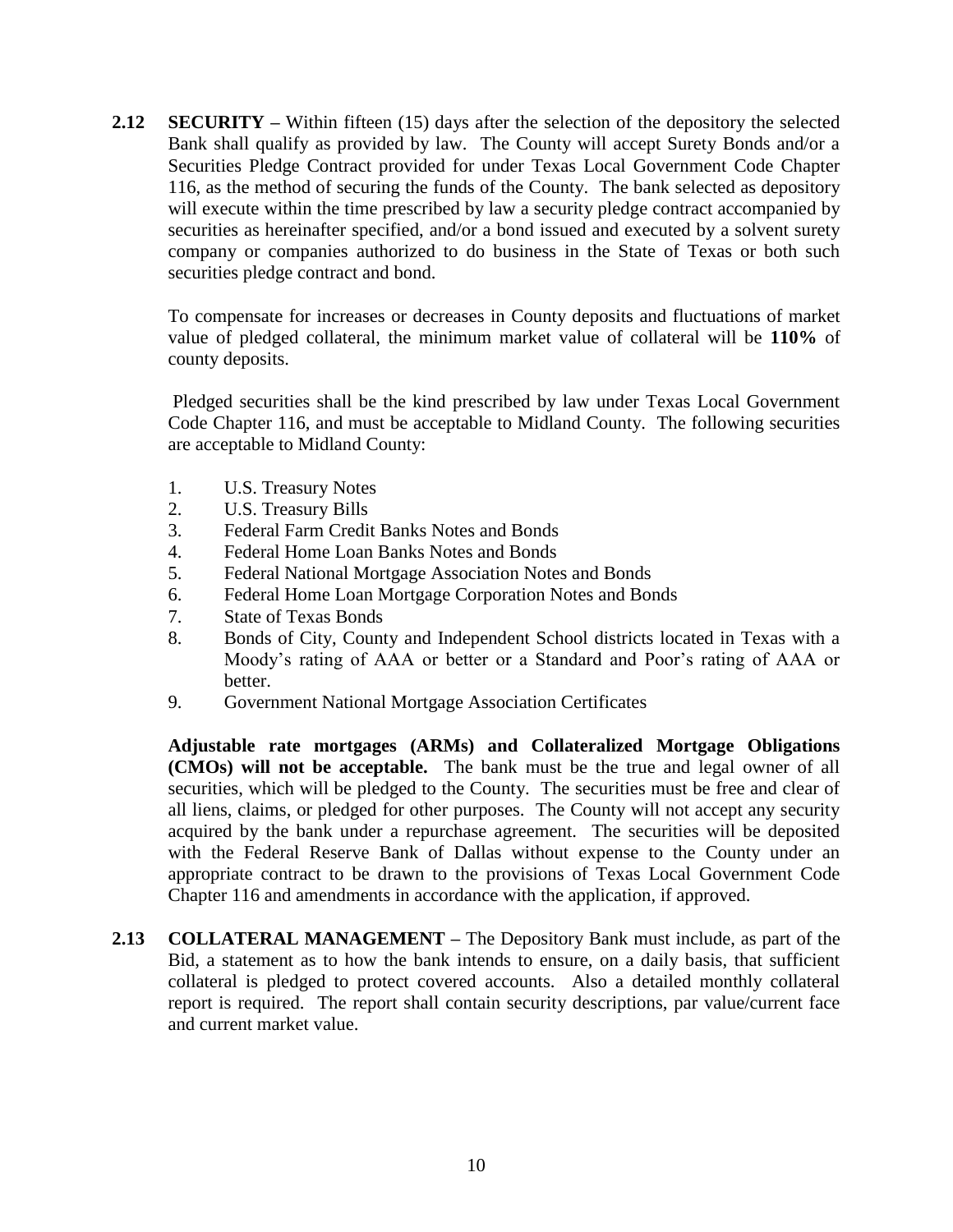**2.14 VALUE OF COLLATERAL –** The Depository Bank must propose how it will value pledged securities. The County at any time may investigate the value of any of the securities that may be pledged by the Bank. The full cooperation of the Bank will be required in such instance.

## **SERVICE REQUIREMENTS**

**3.1 CONTACT PERSON –** Bank must identify a local senior level management person who will be responsible for overseeing the County's entire relationship, who would serve as the County's primary contact and who would be able to make decisions regarding operational aspects of this contract.

Bank must also provide a list of contact personnel within the bank who are qualified to provide information and assistance in the following areas:

- --General Information
- --Safekeeping and Securities Clearance
- --Posting and Deposit Discrepancies
- --Stop Payments
- --Balance Adjustments
- --Collateral Adequacy
- --Internal Transfers
- --Wire Transfers
- --Online PC Service
- --Certificates of Deposit rate quotes
- **3.2 ON-LINE SERVICES –** It is requested that as a part of the bid the Depository Bank will provide an on-line PC communication link to the County for daily and monthly history reporting of fund balances, managing controlled disbursements, collected and ledger balances, stop payment requests, confirmations, and detailed debits and credits for all accounts. Attach product description, pricing, and sample reports for the on-line PC link available. **Banks should be prepared to provide the Treasurer's office an opportunity to physically work with this technology before the bid is awarded.**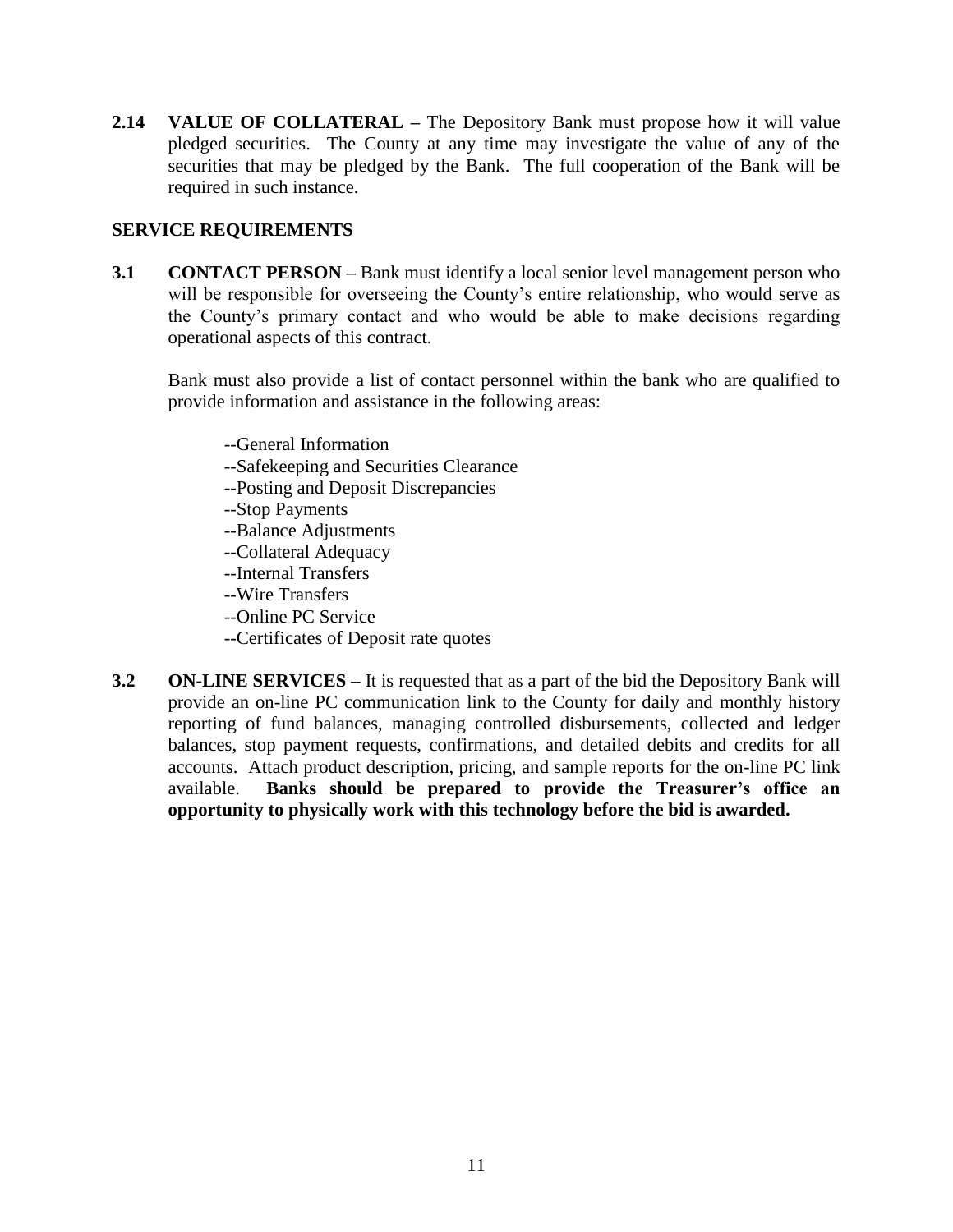**3.3 ANALYSIS REPORT –** Monthly account analysis report will be provided on a total of accounts basis. The account analysis will contain, at a minimum, the following:

> --average ledger balance --average float --average collected balance --average negative collected balance --average positive collected balance --reserve requirement --available balance for earnings credit --price levels for each activity --monthly volumes by type --earnings credit allowance (provide an explanation of how the earnings credit rate is calculated)

A sample of your account analysis report will be provided as part of the Bid.

**3.4 STATEMENTS –** Monthly bank statements will include checks, deposit slips, transfer slips and debit and credit memos, processed for ALL accounts. The daily ledger balances, average daily collected balances, number of debits, number of credits, and other items on which charges are based, should also be included in each monthly statement.

Statements should be processed no later than five (5) business days after the close of the month.

A sample bank statement will be included as part of the Bid.

- **3.5 PAYROLL DIRECT DEPOSIT –** Bank must provide the capability for the county to utilize "Direct Deposit" payroll processing, allowing employees to select the bank of their choice.
- **3.6 ACH TRANSACTIONS –** Bank must provide for acceptance of ACH (Automated Clearing House) credits and debits.
- **3.7 WIRE TRANSFERS –** Bank must provide the ability to send wire transfers on an automated or manual basis, and also to provide the ability to receive wire transfers. Bank must provide the ability to restrict outgoing wire transfers (debits) to only those authorized.
- **3.8 INTEREST RATES –** Floating interest rate bids and a fixed interest rate bids on accounts and certificates of deposit will be quoted by the Bank (refer to page 15 of this document). Midland County reserves the right to select the rate most favorable to the County at any time during the term of the contract, within the guidelines of Section 116.021 of the Code.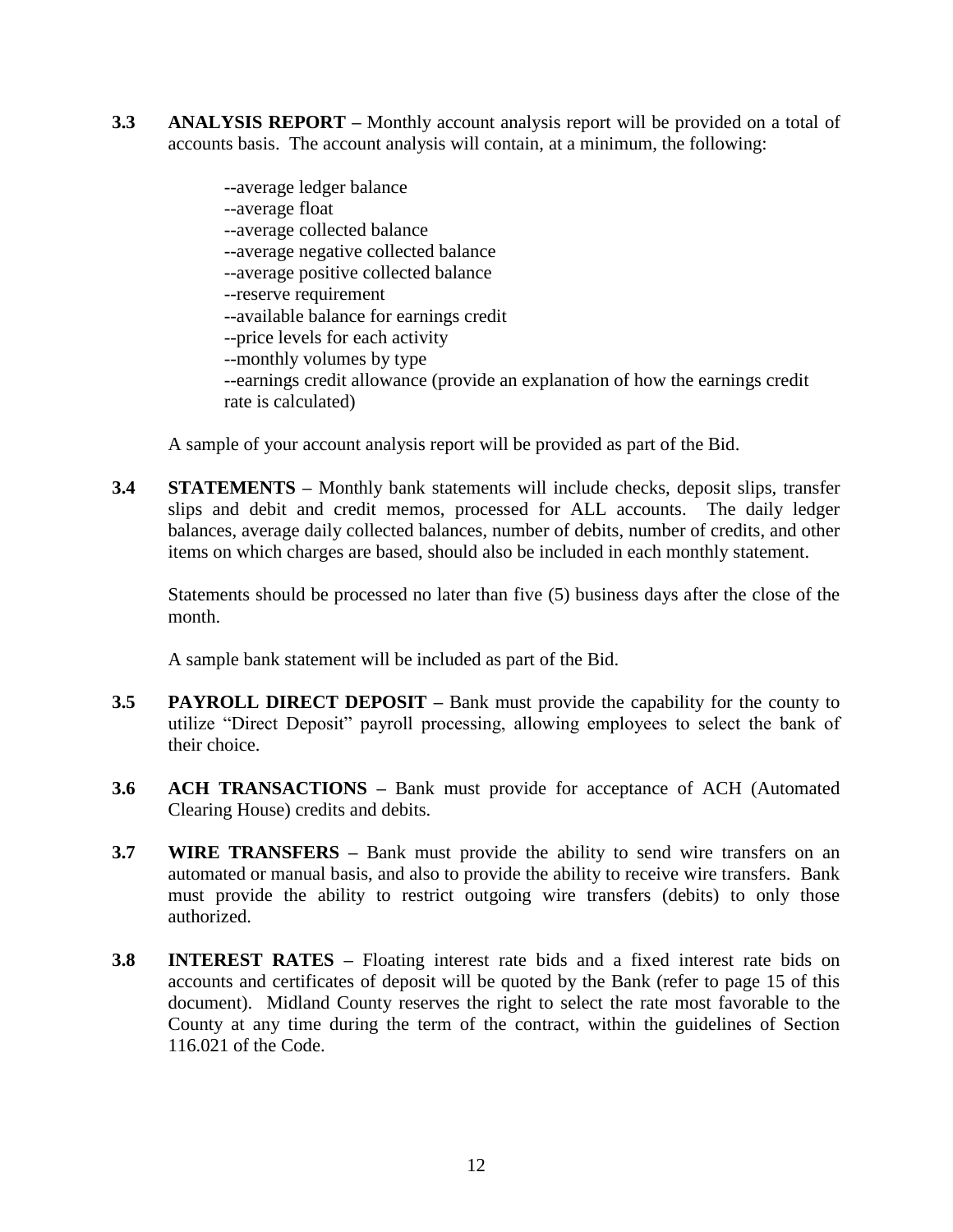- **3.9 DISBURSEMENT SERVICES –** A successful Bidder will furnish standard disbursing services for all accounts to include the payment of all County checks upon presentment.
- **3.10 POSITIVE PAY –** The Bank will provide a means for the County to upload disbursed check information that will be compared to checks that are presented to the bank for clearing. Any discrepancies shall be cleared by the Treasurer before checks are paid by the bank. Any applicable cost should be quoted.
- **3.11 DEPOSIT SERVICES –** The Bank will guarantee immediate credit on all wire transfers, ACH transactions and government checks upon receipt and all other checks based on the Bank's Availability Schedule. All deposits received before the Bank's established deadline will be credited daily. Bank will include a copy of their Availability Schedule as part of the bid.
- **3.12 CASH OVERDRAFTS –** For the purpose of determining cash overdrafts, the daily cash balance in all County accounts will be added together and if a negative balance occurs, the County's account is considered to be over-drafted. An applicable insufficient funds fee can then be charged.
- **3.13 COMPUTERIZED OUTPUT –** The Bank must provide the capability for the County to download paid items to interface with the County's in house software program that will be utilized in the bank account reconciliation process.
- **3.14 SECURITY SAFEKEEPING –** Bank must provide for book entry/DTC acceptance and safekeeping of investment securities. A month end safekeeping statement including market values will be provided.
- **3.15 PAYMENT FOR SERVICES –** The County requests that payment for services and supplies provided be as follows:

Settlement for service charges will occur monthly. If the earnings credit exceeds the total service charges for the month, there is no service charge payment due. If the earnings credit is less than the total service charges for the month, the amount of the net deficiency will be presented on a monthly account analysis to the County Treasurer, and funded by the account specified by the County Treasurer.

**3.16 CASH MANAGEMENT –** On an ongoing basis the County will require cash management advice as to how accounts and procedures should be structured. Also, the County must be kept informed of recent developments in cash management products.

Bidders are invited to propose additional cash management services that are not specified herein.

**3.17 EXPENSE ALOWANCE –** State the dollar amount, if any, that the Bank will be willing to provide for expenses incurred due to changing depository banks. (For example: checks, deposit slips, endorsement stamps, etc.)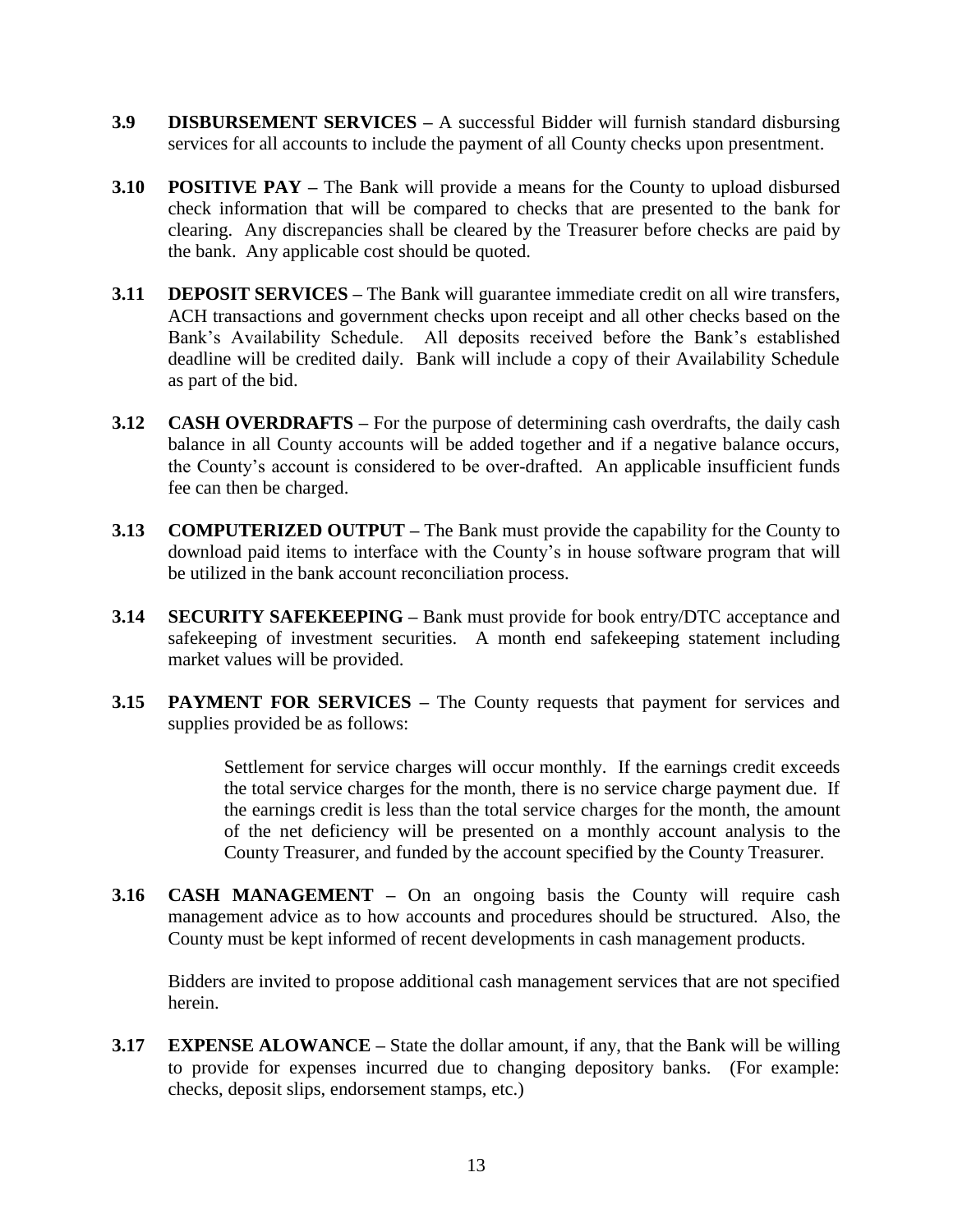- **3.18 ATM SERVICES –** Midland County is exploring the possibilities of adding ATM services. If Bidding Bank is interested in exploring this opportunity please provide product and cost information. **THIS IS FOR INFORMATION ONLY AND WILL NOT BE INCLUDED IN THE BANK DEPOSITORY BID. PLEASE PROVIDE AN ADDITIONAL SHEET CONTAINING THIS INFORMATION.**
- **3.19 OTHER SPECIFIC SERVICES –** As described on the Cost Analysis Worksheet, the Bank will acknowledge services provided and attendant fees for such. Also indicate charges for the following:

| --Locked or Sealable bags                 | per |
|-------------------------------------------|-----|
| --Laser Checks                            | per |
| --Checks (in individual books or binders) | per |
| --Deposit Slips                           | per |
| --Endorsement Stamps                      | per |
| --Coin Wrappers                           | per |
| --Currency Straps                         | per |

- **3.20 OTHER UNSPECIFIED SERVICES AND/OR COSTS –** Other services and/or costs not specified in this document should be listed and attached, along with a description and unit pricing.
- **3.21 AUDIT PROCEDURES –** Midland County's internal and external auditors utilize standard bank confirmations during their audit procedures. The Depository Bank shall furnish the information requested at no cost within a reasonable time period. The County Treasurer and the County Auditor are authorized to request the confirmations on any account maintained by the Depository Bank, including those accounts on which they may not be on the signature card.
- **3.22 MINIMUM BALANCE REQUIREMENT –** Midland County requests no minimum balance requirement on any certificate of deposit held in Trust Funds for the District or County Clerk. Also, Midland County requests a monthly report of certificates of deposit held in Trust. Additionally, applicant Bank agrees to comply with all annual IRS reporting on all Trust Funds held either in certificates of deposit or in money market/savings accounts.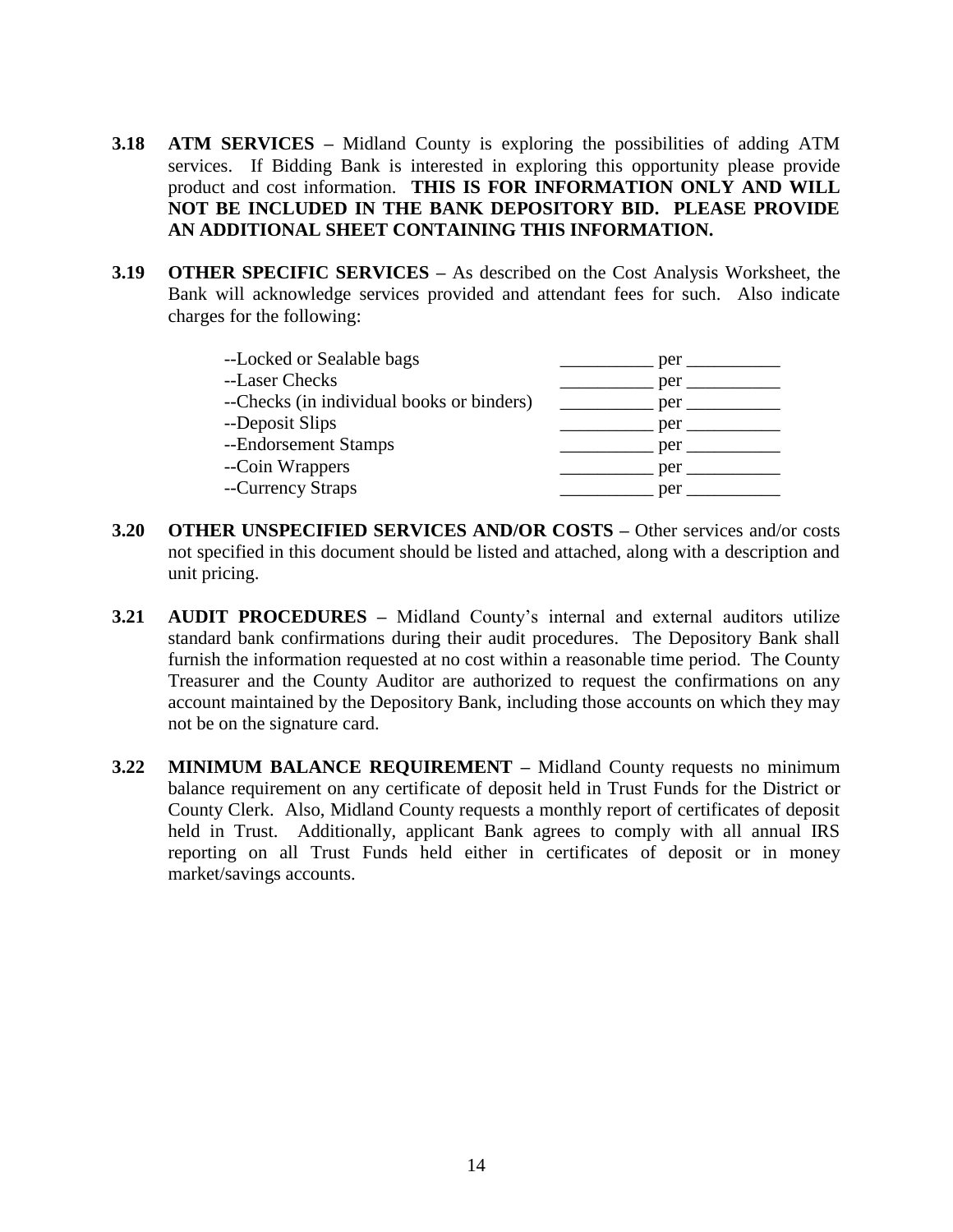# **STRUCTURE OF ACCOUNTS:**

The County's bank accounts will be structured as follows (numbers and dollar amounts are subject to change):

| 34  | <b>Non-Interest Bearing Checking Accounts</b>                                                    |                    |
|-----|--------------------------------------------------------------------------------------------------|--------------------|
|     | Estimated balances equal -                                                                       | \$6,385,885.00     |
| 15  | <b>Interest Bearing Checking Accounts</b>                                                        |                    |
|     | Estimated balances equal -                                                                       | \$11,053,149.00    |
| 8   | <b>Interest Bearing Savings Accounts</b>                                                         |                    |
|     | Estimated balances equals -                                                                      | \$<br>4,895.00     |
| 104 | <b>Certificates of Deposit</b>                                                                   |                    |
|     | For District and County Clerk's Trust/Registry Funds, as ordered by the                          |                    |
|     | court to be invested in a CD (see Section 3.22). These will be renewed as<br>current CDs mature. |                    |
|     | Currently invested in CDs -                                                                      | \$6,288,028.00     |
| 1   |                                                                                                  |                    |
|     | <b>High Interest Bearing Savings Account</b><br><b>For General Funds</b>                         |                    |
|     | Estimated balance equals -                                                                       | 7,959,347.00<br>\$ |
|     |                                                                                                  |                    |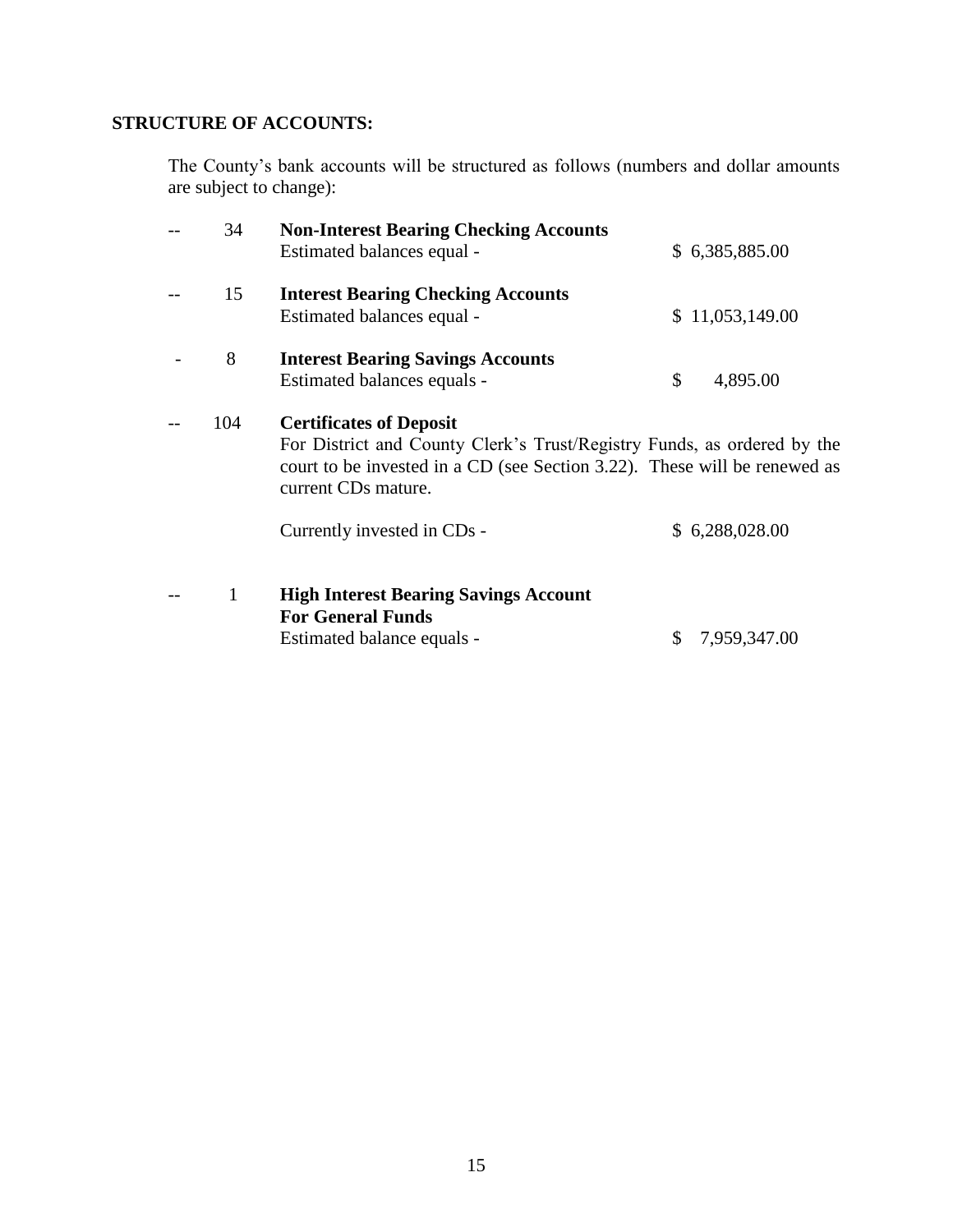#### **BID WORKSHEET BID TITLE: 17MCO521 BANK DEPOSITORY CONTRACT 2017**

#### **VARIABLE AND FIXED RATE BIDS:**

#### **Supply rate quotes for the following:**

|                                                | Variable<br>Interest Margin* |
|------------------------------------------------|------------------------------|
| <b>Interest-Bearing Checking Accounts</b>      |                              |
| <b>Money Market Savings Accounts</b>           |                              |
| Interest Bearing Savings Accounts - \$4,895.00 |                              |

\*Variable Rate = 91 Day US T-Bill Auction Discount Rate published in the Wall Street Journal on the day following the auction + Margin (Based on basis points). Example: If 91 day US T-Bill Auction Discount Rate is 3.3% and basis points are 1.0, then the variable rate is 4.3%.

Minimum Balance Required: Interest Bearing Checking Accounts \_\_\_\_\_\_\_\_\_\_\_\_\_

Money Market Savings Accounts \_\_\_\_\_\_\_\_\_\_\_\_\_

#### **Certificates of Deposit – Variable Interest Rate**

91 Day US T-Bill Auction Discount Rate (as determined by latest T-Bill Auction)

|    |                                    | less than<br>\$100,000 | more than<br>\$100,000 |
|----|------------------------------------|------------------------|------------------------|
| 1. | Maturity 60-89 days                | basis points           | basis points           |
| 2. | Maturity 90-179 days               | basis points           | basis points           |
| 3. | Maturity 180 days-less than 1 year | basis points           | basis points           |
| 4. | Maturity 1 year                    | basis points           | basis points           |
| 5. | Maturity 2 years or more           | basis points           | basis points           |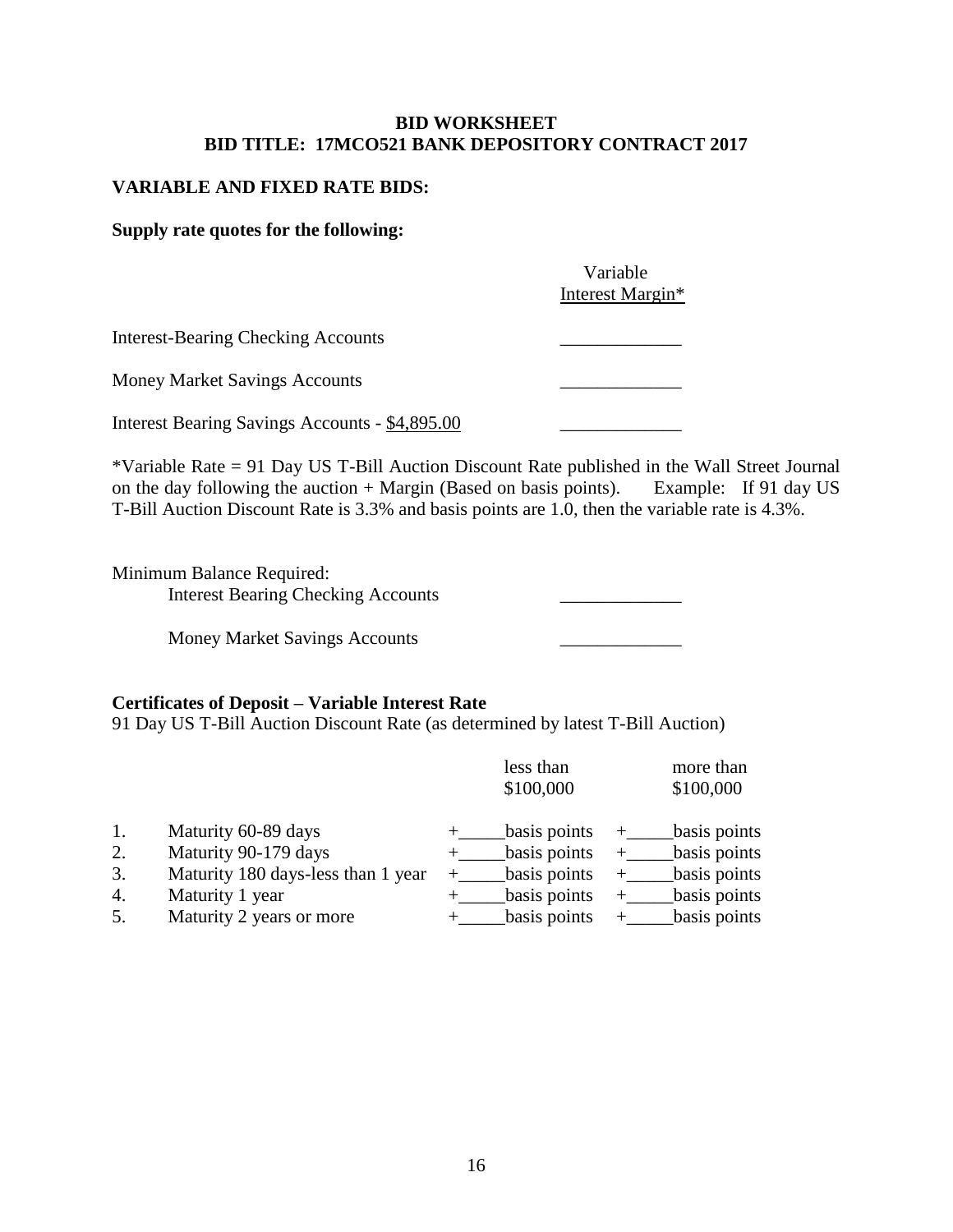### **Certificates of Deposit – Fixed Interest Rate**

Use the date of January 31, 2017 for calculation purposes

|    |                                    | less than | more than |
|----|------------------------------------|-----------|-----------|
|    |                                    | \$100,000 | \$100,000 |
|    | Maturity 60-89 days                | $\%$      | %         |
| 2. | Maturity 90-179 days               | $\%$      | $\%$      |
| 3. | Maturity 180 days-less than 1 year | $\%$      | $\%$      |
| 4. | Maturity 1 year                    | %         | %         |
| 5. | Maturity 2 years or more           | %         | %         |

## **COST ANALYSIS WORKSHEET:**

Use the following cost analysis worksheet as a vehicle to quote your charges and rates. Please prepare a bank analysis statement based on the following using your bid figures for the service costs and your variable interest rate for interest paid. Use applicable rates for calculating interest rates and compensating balances as they stood for JANUARY 31, 2017.

#### **BALANCE SUMMARY:**

| AVG LEDGER BALANCE                        | \$13,997,602.00  |
|-------------------------------------------|------------------|
| LESS AVG UNCOLLECTED FUNDS (FLOAT)        | $-213,761.00$    |
| AVG COLLECTED BALANCE                     | \$13,783,841.00  |
| AVG NEGATIVE COLL BALANCE                 | 0.00             |
| AVG COLLECTED BALANCE                     | \$13,783,841.00  |
| <b>LESS INTEREST BEARING BALANCE</b>      | $-11,053,149.00$ |
| AVG COLLECTED BALANCE                     | \$2,730,692.00   |
| LESS LEGAL RESERVES REQUIRED RATE:        |                  |
| AVG AVAILABLE BALANCE FOR EARNINGS CREDIT |                  |
| <b>LESS BALANCE REQUIRED</b>              |                  |
| <b>NET AVAILABLE BALANCE</b>              |                  |
| EARNINGS CREDIT ALLOWANCE RATE:           |                  |
| <b>LESS TOTAL SERVICE CHARGES</b>         |                  |
| <b>EXCESS OR DEFICIT</b>                  |                  |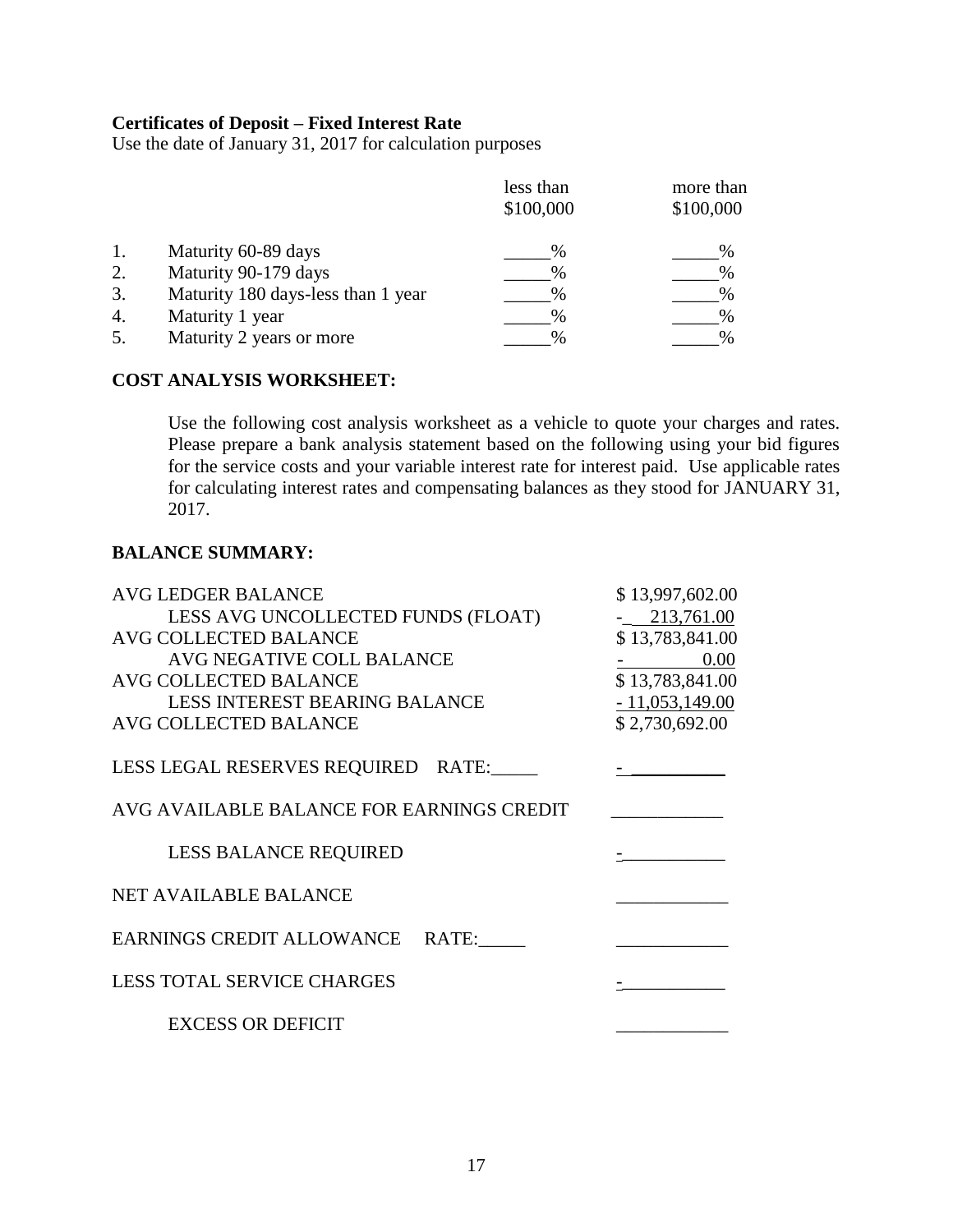# **Earnings credit calculated on the following balances:**

| Non-Interest Bearing Checking Accounts    | <sup>S</sup>    | 6,385,885.00    |
|-------------------------------------------|-----------------|-----------------|
| <b>Interest Bearing Checking Accounts</b> |                 | \$11,053,149.00 |
| Total                                     | \$17,439,034.00 |                 |

PLEASE PROVIDE AN EXPLANATION OF HOW THE EARNINGS CREDIT RATE IS CALCULATED:\_\_\_\_\_\_\_\_\_\_\_\_\_\_\_\_\_\_\_\_\_\_\_\_\_\_\_\_\_\_\_\_\_\_\_\_\_\_\_\_\_\_\_\_\_\_\_\_\_\_\_\_\_\_\_\_\_\_\_\_\_\_\_\_ \_\_\_\_\_\_\_\_\_\_\_\_\_\_\_\_\_\_\_\_\_\_\_\_\_\_\_\_\_\_\_\_\_\_\_\_\_\_\_\_\_\_\_\_\_\_\_\_\_\_\_\_\_\_\_\_\_\_\_\_\_\_\_\_\_\_\_\_\_\_\_\_\_\_\_\_\_\_

|                                           | NO. OF<br><b>UNITS</b> | <b>UNIT</b><br><b>PRICE</b> | <b>SERVICE</b><br><b>CHARGE</b> | <b>BALANCE</b><br><b>REQUIRED</b> |
|-------------------------------------------|------------------------|-----------------------------|---------------------------------|-----------------------------------|
| <b>ACCOUNT SERVICES -</b>                 |                        |                             |                                 |                                   |
| NEG COLL BALANCE FEE                      | 5                      |                             |                                 |                                   |
| <b>ACCOUNT MAINTENANCE</b>                | 51                     |                             |                                 |                                   |
| ADDTL DDA STATEMENT                       | $\mathbf{1}$           |                             |                                 |                                   |
| <b>INTEREST EXPENSE</b>                   | 15                     |                             |                                 |                                   |
| <b>BALANCE FEE</b>                        | 139,976                |                             |                                 |                                   |
| <b>BANKING CENTER SERVICES -</b>          |                        |                             |                                 |                                   |
| <b>BRANCH CREDITS POSTED</b>              | 365                    |                             |                                 |                                   |
| <b>BRANCH DEP IMMED VERIF</b>             | 1,886                  |                             |                                 |                                   |
| NIGHT DROP/<br><b>ARMORED CAR DEPOSIT</b> | 2,000                  |                             |                                 |                                   |
| ARMORED CAR FEE-10 STOPS                  | 1                      |                             |                                 |                                   |
| <b>DEPOSITORY SERVICES -</b>              |                        |                             |                                 |                                   |
| <b>CREDITS POSTED</b>                     | 903                    |                             |                                 |                                   |
| DEP CHECKS ON US                          | 1,180                  |                             |                                 |                                   |
| DEP CHECKS LOCAL CITY                     | 2,154                  |                             |                                 |                                   |
| DEP CHECKS LOCAL RCPC                     | 3,148                  |                             |                                 |                                   |
| DEP CHECKS IN DIST CITY                   | 352                    |                             |                                 |                                   |
| DEP CHECKS IN DIS RCPC                    | 7,068                  |                             |                                 |                                   |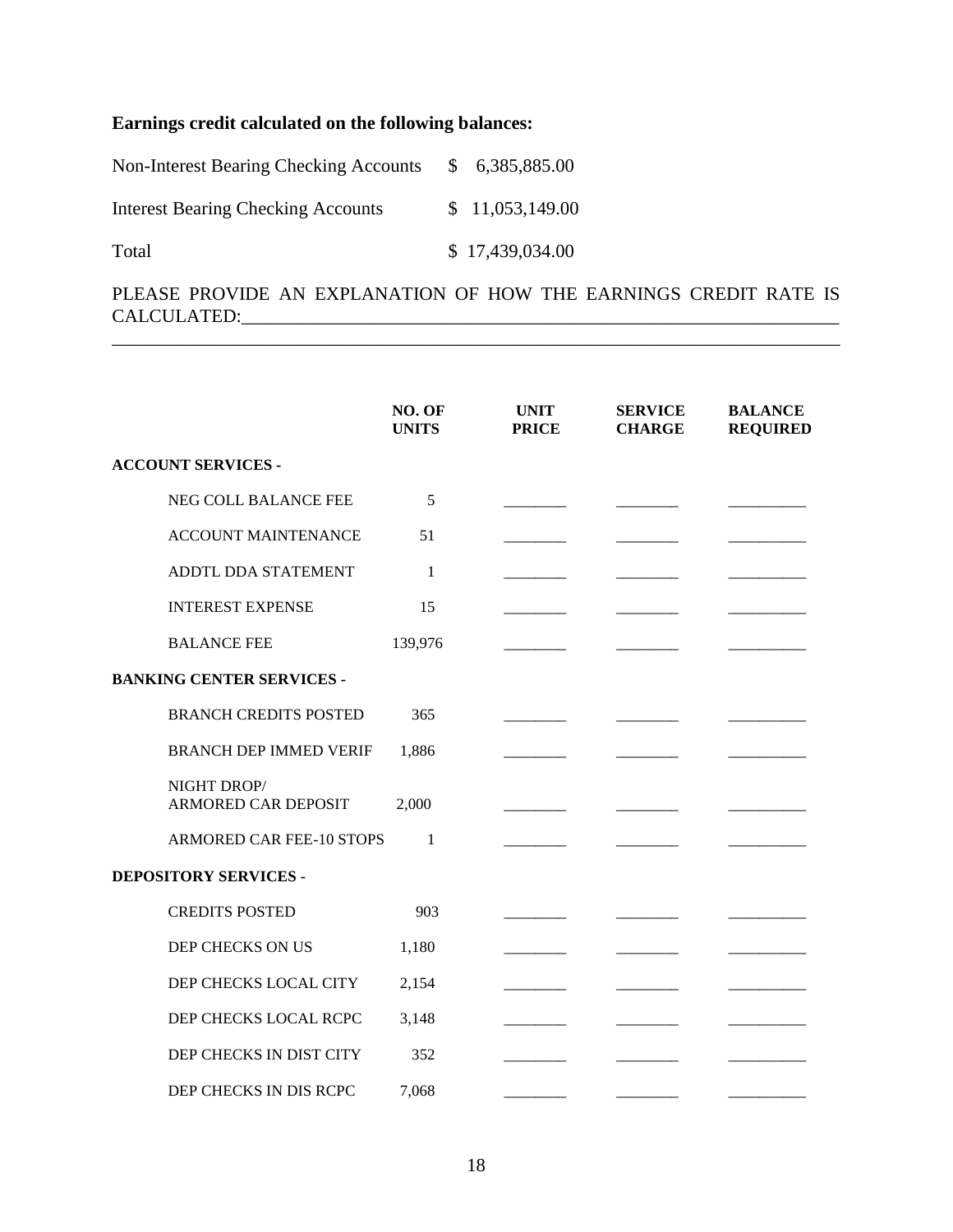|                                              | NO. OF<br><b>UNITS</b> | <b>UNIT</b><br><b>PRICE</b> | <b>SERVICE</b><br><b>CHARGE</b> | <b>BALANCE</b><br><b>REQUIRED</b> |
|----------------------------------------------|------------------------|-----------------------------|---------------------------------|-----------------------------------|
| DEP CHECK IN DIS COUNTRY                     | 993                    |                             |                                 |                                   |
| DEP CHECKS NAT FRB CITY                      | 912                    |                             |                                 |                                   |
| DEP CHECKS NAT FRB OTHER                     | 2,583                  |                             |                                 |                                   |
| DEP CHECKS ENCODING                          | 18,393                 |                             |                                 |                                   |
| REMOTE DEP CAPTURE EQUIP                     | -1                     |                             |                                 |                                   |
| REMOTE DEPOSIT ITEMS                         | 3,000                  |                             |                                 |                                   |
| <b>RETURN ITEMS</b>                          | $\overline{4}$         |                             |                                 |                                   |
| <b>RETURN-REDOSIT</b><br><b>ITEM RECLEAR</b> | 3                      |                             |                                 |                                   |
| <b>DISBURSEMENT SERVICES -</b>               |                        |                             |                                 |                                   |
| <b>CHECKS/DEBITS POSTED</b>                  | 2,669                  |                             |                                 |                                   |
| <b>STOP PAYMENT</b>                          | $\mathfrak{2}$         |                             |                                 |                                   |
| STOP PMT AUTO RENEW                          | 6                      |                             |                                 |                                   |
| <b>COMMERCIAL CK CASHING</b>                 | 44                     |                             |                                 |                                   |
| RECONCILIATION SERVICES -                    |                        |                             |                                 |                                   |
| CHECK SERIAL SORT ITEMS                      | 2,616                  |                             |                                 |                                   |
| CK SERIAL SORT MAINT                         | 41                     |                             |                                 |                                   |
| TRANS IMAGE CAPTURE                          | 1,291                  |                             |                                 |                                   |
| PARTIAL RECON ITEMS                          | $\mathbf{1}$           |                             |                                 |                                   |
| <b>POSITIVE PAY APPROX</b><br>734 ITEMS      | 1                      |                             |                                 |                                   |
| <b>POSITIVE PAY EXEMPTION ITEMS 13</b>       |                        |                             |                                 |                                   |
| POSITIVE PAY ISSUED CHECKS                   | 871                    |                             |                                 |                                   |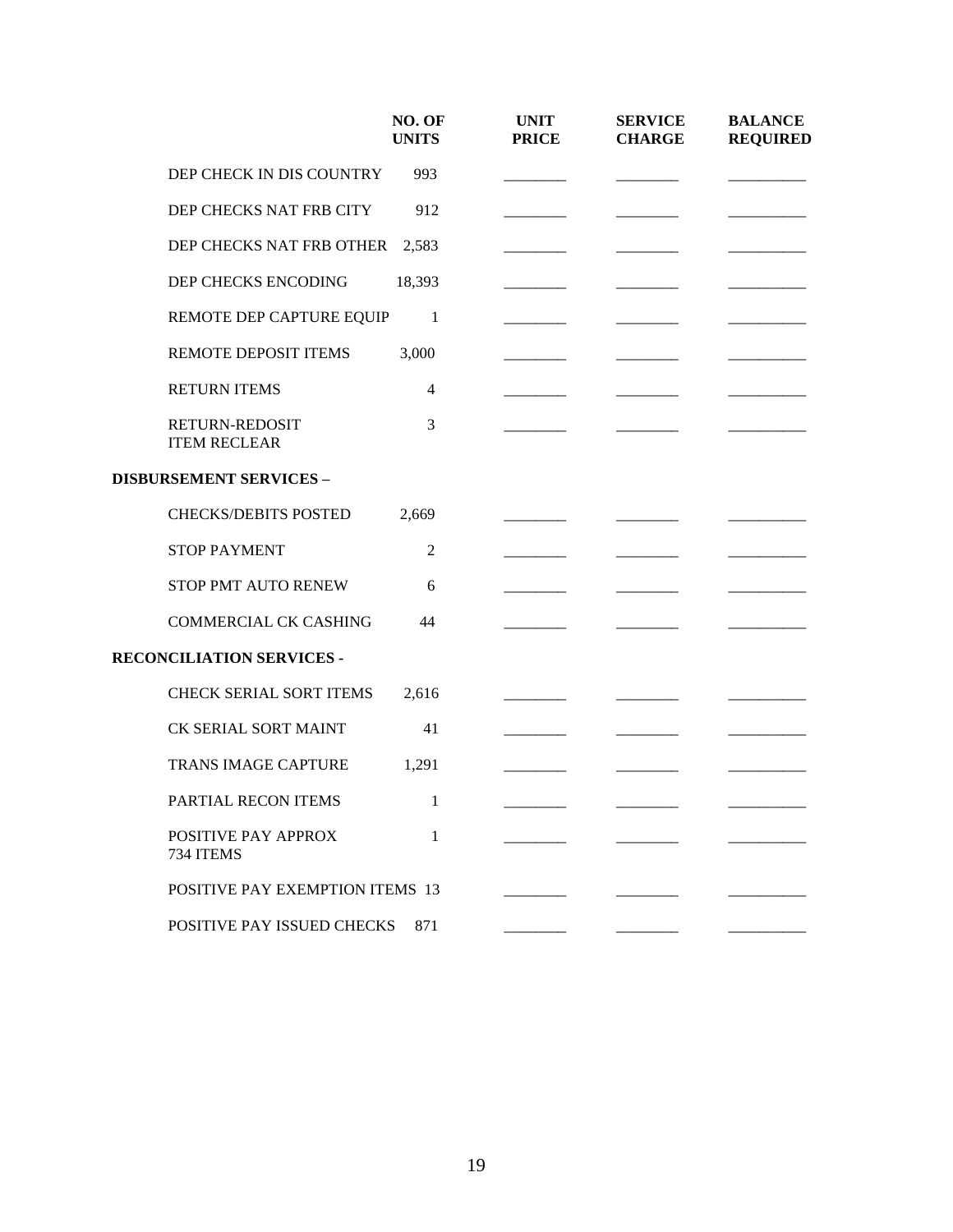|                                            | NO. OF<br><b>UNITS</b> | <b>UNIT</b><br><b>PRICE</b> | <b>SERVICE</b><br><b>CHARGE</b> | <b>BALANCE</b><br><b>REQUIRED</b> |
|--------------------------------------------|------------------------|-----------------------------|---------------------------------|-----------------------------------|
| <b>FUNDS TRANSFER SERVICES -</b>           |                        |                             |                                 |                                   |
| PHONE OUTGOING NON-<br><b>REP WIRE</b>     | 6                      |                             |                                 |                                   |
| PHONE INTERNAL NON-<br><b>REP TRANSFER</b> | 1                      |                             |                                 |                                   |
| <b>INCOMING WIRE</b>                       | 3                      |                             |                                 |                                   |
| <b>MAIL ADVICE</b>                         | 10                     |                             |                                 |                                   |
| ONLINE WIRE CO SIGNATORY                   | 30                     |                             |                                 |                                   |
| <b>CASH VAULT SERVICES -</b>               |                        |                             |                                 |                                   |
| <b>CURRENCY PER STRAP</b>                  | 10                     |                             |                                 |                                   |
| <b>COIN PER ROLL</b>                       | 10                     |                             |                                 |                                   |
| <b>AUTOMATED CLEARING HOUSE -</b>          |                        |                             |                                 |                                   |
| <b>ACH MAINTENANCE</b>                     | 1                      |                             |                                 |                                   |
| ACH DEB/CRED ORIGINATED                    | 1,581                  |                             |                                 |                                   |
| <b>ACH FILE PROCESSING</b>                 | 13                     |                             |                                 |                                   |
| ACH ADA MAINTENANCE                        | 5                      |                             |                                 |                                   |
| ACH ADA AUTHORIZED ID                      | 16                     |                             |                                 |                                   |
| <b>INFORMATION SERVICES -</b>              |                        |                             |                                 |                                   |
| PREV DAY ITEM                              | 2,572                  |                             |                                 |                                   |
| PREV DAY ACCT                              | 19                     |                             |                                 |                                   |
| <b>CURRENT DAY ITEM</b>                    | 692                    |                             |                                 |                                   |
| <b>CURRENT DAY ACCT</b>                    | 6                      |                             |                                 |                                   |
| SPECIAL REPORT MAINT                       | 1                      |                             |                                 |                                   |
|                                            |                        |                             |                                 |                                   |
| <b>TOTALS</b>                              |                        |                             |                                 |                                   |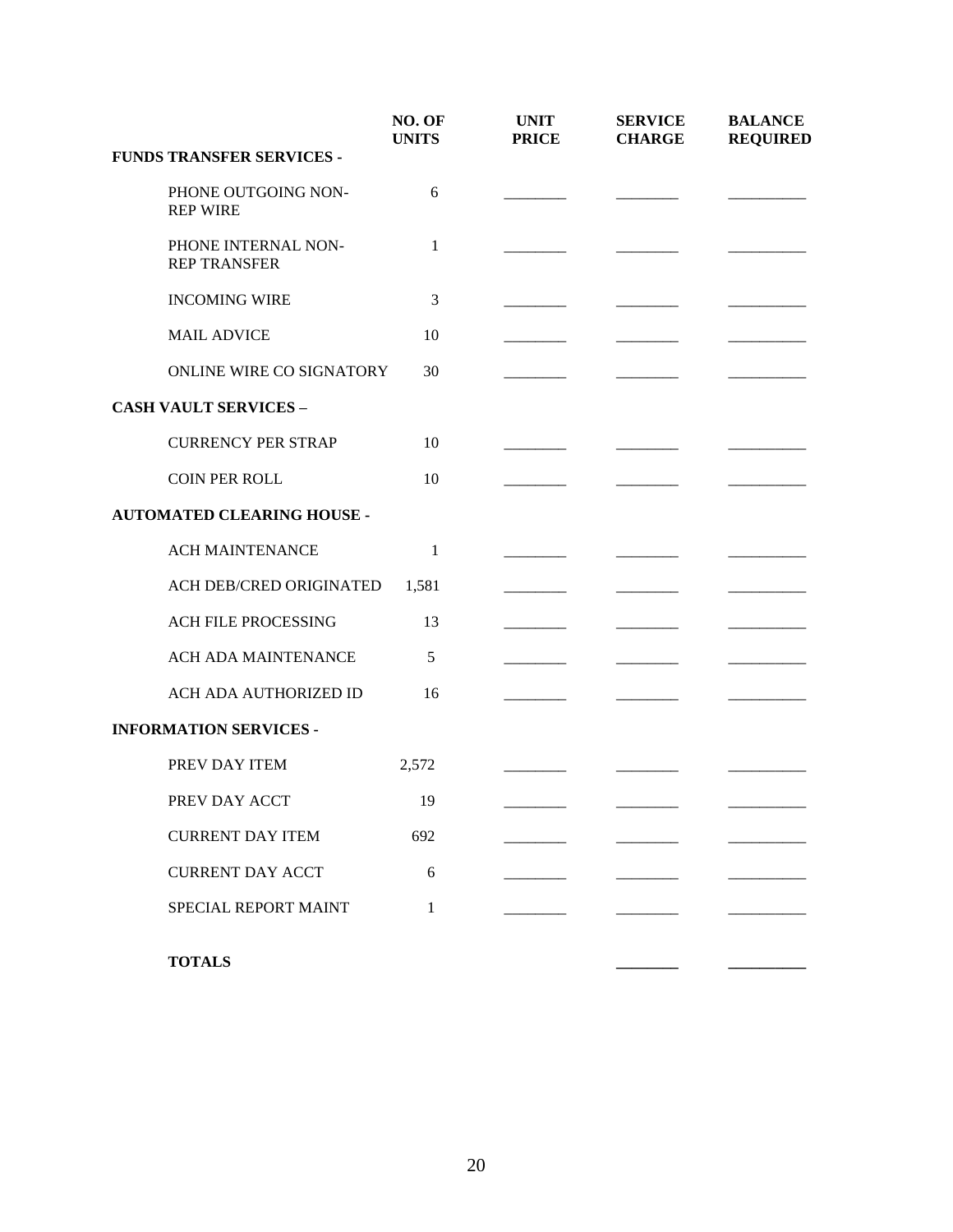#### **DEPOSITORY BANK**

The Bank must complete the information below to validate the bid for a Midland County Depository Bank.

The undersigned affirms that they are fully authorized to execute this contract by providing Midland County with a Certified and Attested Resolution from a duly authorized meeting of the Board of Directors of the submitting Bank authorizing or empowering the undersigned to execute this contract; that this Bank has not prepared this bid in collusion with any other bidder; and that the contents of this bid as to fees, interest rates, terms, or conditions of said bid have not been communicated by the undersigned, nor by any employee or agent, to any other bidder or to any other persons engaged in this type of business prior to the official opening of this bid.

## **ALL UNSIGNED BIDS WILL BE DISQUALIFIED.**

Name and address of Bank:

| E-Mail: |  |  |
|---------|--|--|

Note: By my signature above, I hereby certify that the following are attached:

- A. Amount of Bank's paid-up capital stock and permanent surplus
- B. A list of references of current public funds users that utilize cash management products similar to those requested in this bid or that the bidder has supplied similar services to
- C. The Bank's last two (2) quarterly Uniform Bank Performance Reports
- D. The Bank's last two (2) Call Reports
- E. The Bank's Annual Financial Reports for the past 2 years
- F. A certified check or a cashier's check as a guarantee of good faith (\$455,675.56)
- G. A sample monthly Collateral Report
- H. Product description pricing, and sample reports for the on-line PC link available
- I. A sample Account Analysis Report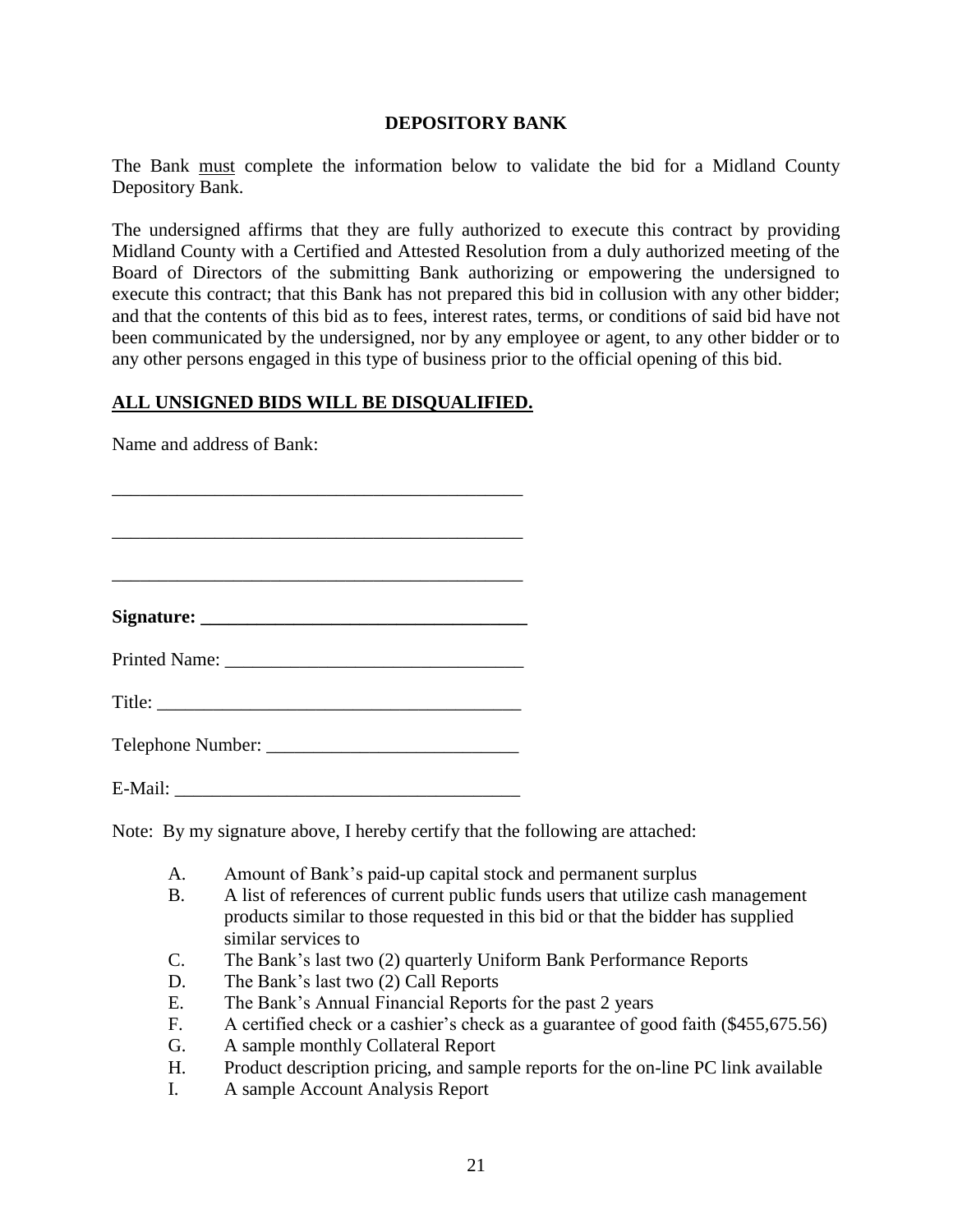- J. A sample Bank Statement
- K. A copy of Bank's Availability Schedule
- L. A Certified and Attested Resolution from a duly authorized meeting of the Board of Directors empowering the signer to execute this contract
- M. A response to every section and subsection in the Invitation to Bid N. Completed Cost Analysis Worksheets
- Completed Cost Analysis Worksheets
- O. Attachments indicating other services and charges not specified in the Invitation to Bid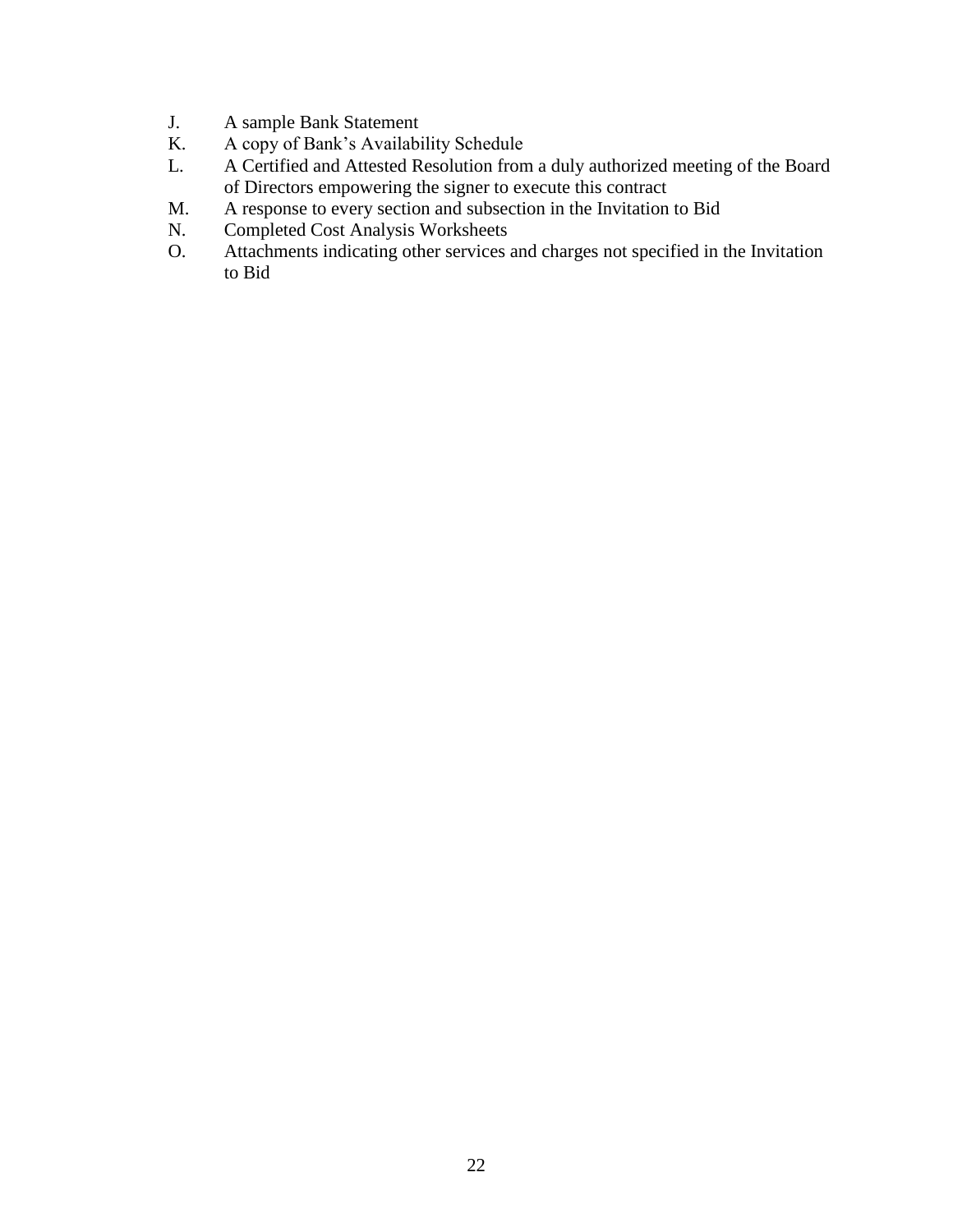#### **SUBDEPOSITORY BANK**

The Bank must complete the information below to validate the bid for a Midland County Subdepository Bank.

The undersigned affirms that they are fully authorized to execute this contract by providing Midland County with a Certified and Attested Resolution from a duly authorized meeting of the Board of Directors of the submitting Bank authorizing or empowering the undersigned to execute this contract; that this Bank has not prepared this bid in collusion with any other bidder; and that the contents of this bid as to fees, interest rates, terms, or conditions of said bid have not been communicated by the undersigned, nor by any employee or agent, to any other bidder or to any other persons engaged in this type of business prior to the official opening of this bid.

## **ALL UNSIGNED BIDS WILL BE DISQUALIFIED.**

Name and address of Bank:

| E-Mail: |  |  |
|---------|--|--|

Note: By my signature above, I hereby certify that the following are attached:

- A. Amount of Bank's paid-up capital stock and permanent surplus
- B. A list of references of current public funds users that utilize cash management products similar to those requested in this bid or that the bidder has supplied similar services to
- C. The Bank's last two (2) quarterly Uniform Bank Performance Reports
- D. The Bank's last two (2) Call Reports
- E. The Bank's Annual Financial Reports for the past 2 years
- F. A sample Account Analysis Report
- G. A sample Bank Statement
- H. A copy of Bank's Availability Schedule